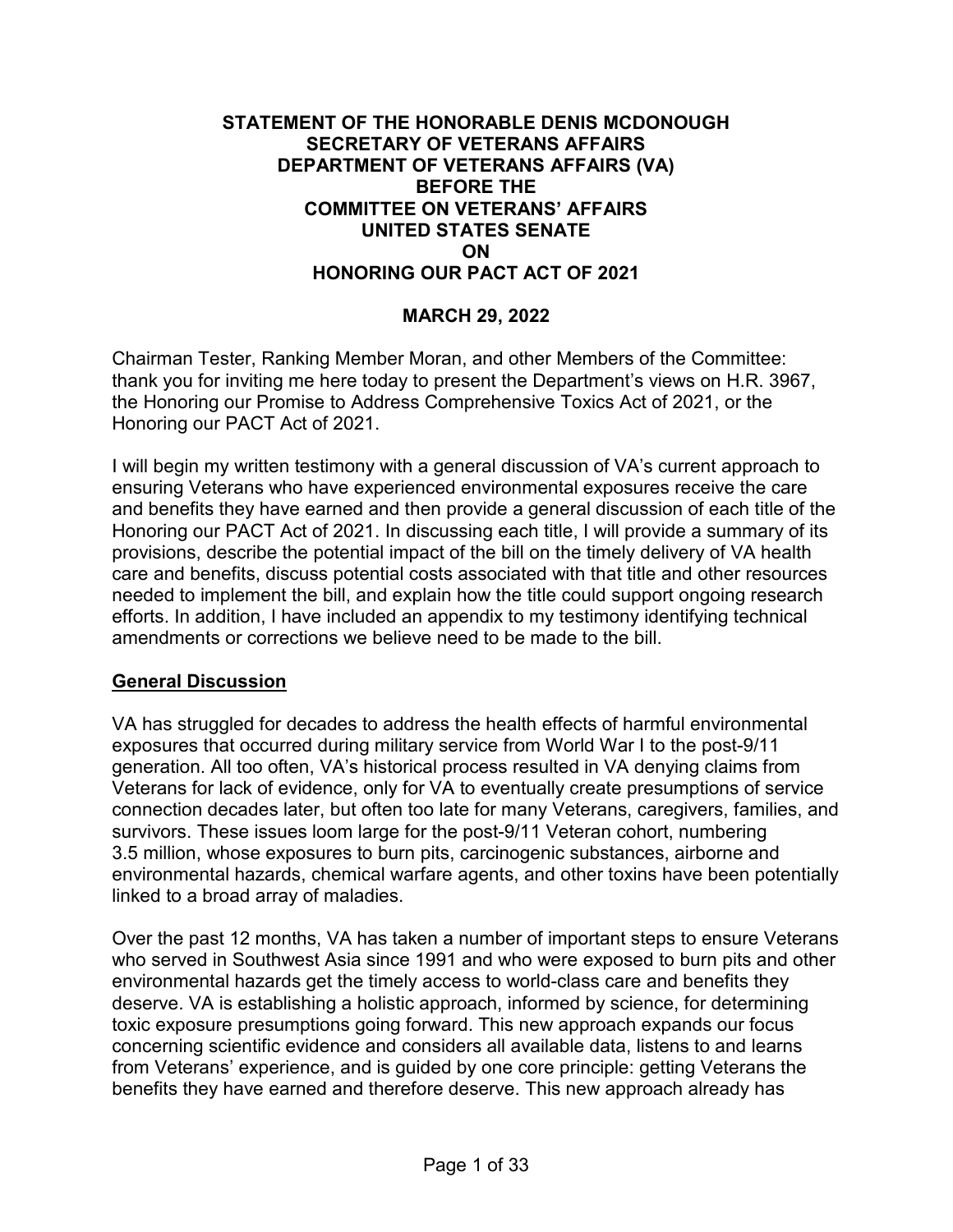resulted in real progress, including new presumptions of service connection for three respiratory conditions (asthma, rhinitis and sinusitis) for Veterans who served in Southwest Asia and certain other areas. The establishment of these new presumptions makes President Biden the first President to provide exposure benefits proactively to the Veterans who have fought our wars in the Middle East and Southwest Asia for the past 30 years, and more importantly, ensures that over 10,600 of those Veterans are now finally getting the benefits they have earned and deserve. Earlier this month, VA announced our intention to initiate rulemaking to add several rare respiratory cancers to the list of presumed service-connected diseases in relation to exposure to toxic chemicals in the air, water or soil for certain Veterans. The presumptions would make it easier for affected Veterans to obtain VA health care and other benefits. The cancers under consideration include squamous cell carcinoma of the larynx, squamous cell carcinoma of the trachea, adenocarcinoma of the trachea, salivary gland-type tumors of the trachea, adenosquamous carcinoma of the lung, large cell carcinoma of the lung, salivary gland-type tumors of the lung, sarcomatoid carcinoma of the lung, and typical and atypical carcinoid of the lung.

f

VA is piloting a new comprehensive, evidence-based, presumptive decision-making model to consider possible relationships between in-service military exposures to environmental hazards and medical conditions. VA designed the model to expand the aperture for reviewing scientific information and facilitate timelier decision making, thereby lowering the burden of proof for Veterans impacted by exposures and speeding up the delivery of health care and benefits they need. At the President's direction, VA will use this new presumptive decision-making model to assess associations between environmental exposures and constrictive bronchiolitis, rare brain cancers, and lung cancer. By April 1, 2022, I will receive the results of the model, and, from there, we will leverage the validated model to seek answers on those conditions that may be strong candidates for presumptions of service connection later this year.

# **Title-by-Title Discussion**

# **Title I: Expansion of Health Care Eligibility**

## *Summary*

Title I of the bill, named the Conceding Our Veterans' Exposures Now and Necessitating Training Act, or the COVENANT Act, would make various amendments to sections 101, 1703, 1710, and 7322 of title 38, United States Code (U.S.C.). These changes would add new terms and their definitions and would expand eligibility for health care and the scope of benefits in six important ways.

- First, the bill would amend VA's current requirement to provide care to any Veteran who was exposed to a toxic substance, radiation or other conditions, and instead refer simply to "toxic-exposed Veterans."
- Second, it would require VA, on a phased-in cycle, to provide hospital care, medical services and nursing home care for any illness to three new categories of Veterans: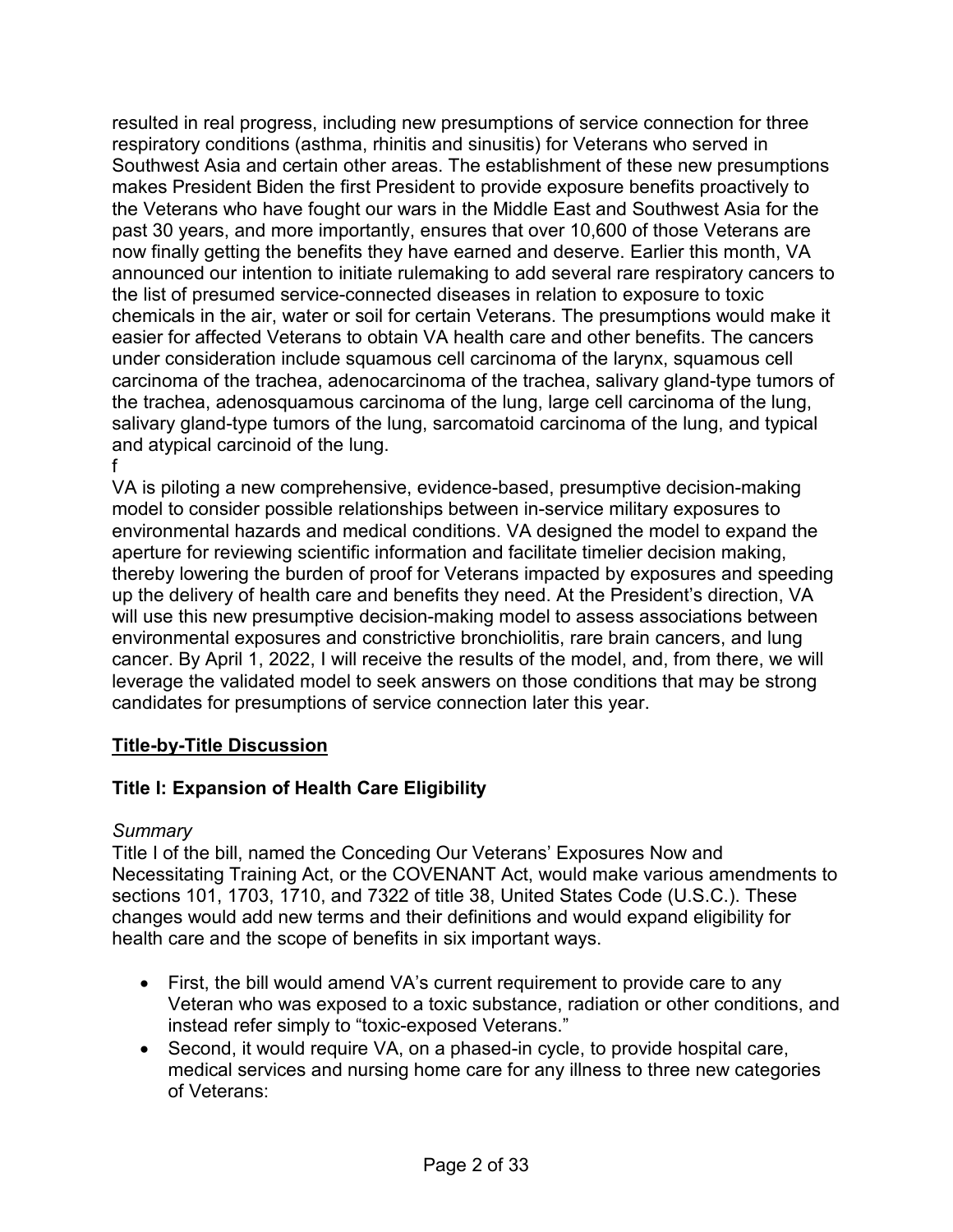- o Those who participated in a toxic exposure risk activity while serving on active duty, active duty for training or inactive duty training;
- $\circ$  Covered Veterans (as defined in a new § 1119(c), which would be added by section 302 of the bill), which would include:
	- Veterans who were assigned to a duty station in Bahrain, Iraq, Kuwait, Oman, Qatar, Saudi Arabia, Somalia or the United Arab Emirates on or after August 2, 1990, during active service; or
	- Veterans who were assigned to a duty station in Afghanistan, Djibouti, Egypt, Jordan, Lebanon, Syria, Yemen, Uzbekistan, the Philippines or any other country determined relevant by VA on or after September 11, 2001, during active service.
- o Veterans who were deployed in support of Operation Enduring Freedom, Operation Freedom's Sentinel, Operation Iraqi Freedom, Operation New Dawn, Operation Inherent Resolve and Resolute Support Mission.
- Third, the bill would expand access to clinically appropriate mammography screening to certain Veterans, based on their period and place of active service, who are not enrolled in VA health care by amending § 7322 of title 38.
- Fourth, the bill would extend the window for eligibility to enroll in VA health care from 5 years to 10 years from discharge or release from active service for certain Veterans who were discharged or released from active service after September 11, 2001. It would also create a 1-year period of eligibility to enroll, beginning on October 1, 2022, for Veterans who were discharged or released between September 11, 2001, and October 1, 2013.
- Fifth, it would clarify eligibility for health care for Veterans who served in a combat theater during a period of war after the Persian Gulf War and received the Armed Forces Expeditionary Medal, the Service Specific Expeditionary Medal, the Combat Era Specific Expeditionary Medal, the Campaign Specific Medal or any other combat theater award established by a Federal statute or an Executive order.
- Sixth, it would allow VA to authorize emergency care under the Veterans Community Care Program (VCCP) if VA is notified of an admission of a covered Veteran within no less than 96 hours of such admission.

In addition, title I would require VA to submit to Congress:

- Plans to conduct outreach to Veterans who will become eligible for health care at least 180 days before such Veterans become eligible on the phased-in schedule;
- Within 180 days of enactment, an assessment to determine the personnel and material resources necessary to implement the expanded health care eligibility under section 103 of the bill, as well as the total number of covered Veterans who receive hospital care or medical services under chapter 17;
- Annual reports on the effect of the implementation of and the provision and management of care under section 103 of the bill on the demand for health care services, including patterns and changes in health care delivery;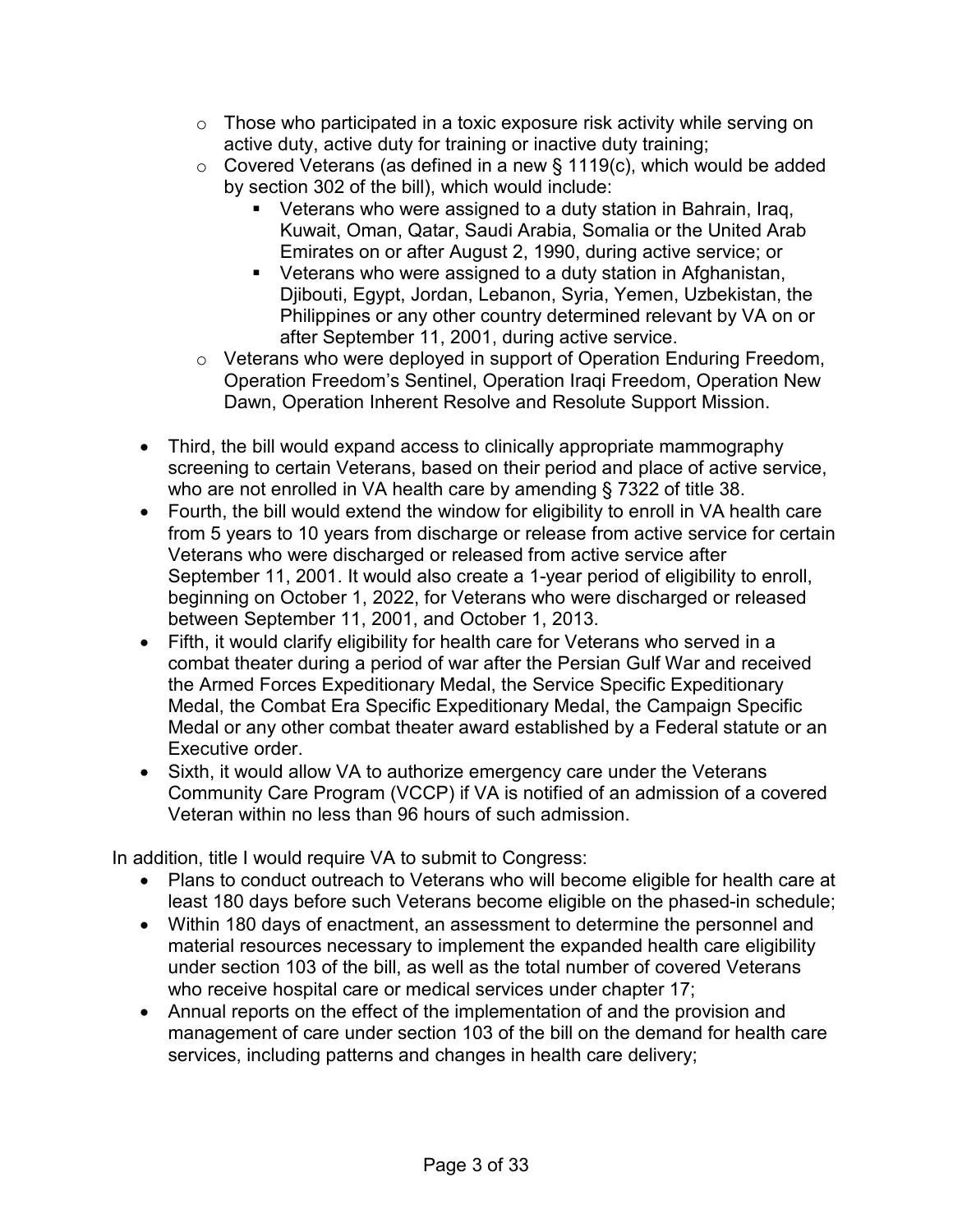- Biennial reports, in collaboration with the Department of Defense (DoD), specifying other periods and places of active service for purposes of eligibility for clinically appropriate mammography screening;
- Within 2 years of enactment, a report that compares the rates of breast cancer among members of the Armed Forces who deployed to locations during periods identified in § 7322, as amended, to members of the Armed Forces who did not deploy to those locations during those periods and to the civilian population; and
- A plan to conduct outreach to Veterans who would become eligible to enroll during the 1-year period previously described, as well as a report on the number of Veterans who enrolled during this period.

Title I also would require VA to establish information systems to assess the implementation of section 103 of the bill and use the results of the assessments to inform its annual reports to Congress.

#### *Impact on Care and Benefits*

We want to ensure that the expansion of eligibility required by title I does not result in the delay or disruption of care for those Veterans already receiving health care from VA. In this context, we appreciate the bill's phased-in approach to some of the expanded eligibility, as well as the flexibility to accelerate that timeline if VA can do so responsibly.

We believe there would be at least some, and potentially significant, overlap between different categories of Veterans who would become eligible under some of the different provisions in this title. This overlap could result in more Veterans becoming eligible at once on the outlined schedule than was perhaps intended. On the other hand, at least some portion of the Veterans described in this bill would already be eligible to enroll in, and may have already enrolled in, VA health care under a current authority, for example, based on service in combat (see § 1710(e)(1)(D)). Initial estimates indicate that somewhere between 60 and 75% of Veterans described in these provisions are already eligible for enrollment. While these Veterans may already be enrolled in VA care, this title could result in their placement in a higher priority group, which could reduce their financial liability for care. Among currently enrolled Veterans who would benefit from this title, VA expects this population would rely on VA for more of their care. We would like to work with Congress to ensure that the provisions related to the phased implementation are clearly understood so that VA can effectively implement this bill.

In particular, the bill includes language consistent with a legislative proposal from the Administration to expand the window for eligibility to receive care and enroll to up to 10 years from separation, as well creating a 1-year period for those who did not enroll during their previous window, for certain combat Veterans. For awareness, this Committee's Health Care for Burn Pit Veterans Act, S. 3541, would include this authority as well. These amendments will ensure Veterans have the opportunity to make informed decisions about when, where and how to receive their care. In relation to the expansion of access to clinically appropriate mammography services, female Veterans should be provided mammography in accordance with recognized medical best practices, evidence and the best available science in consultation with their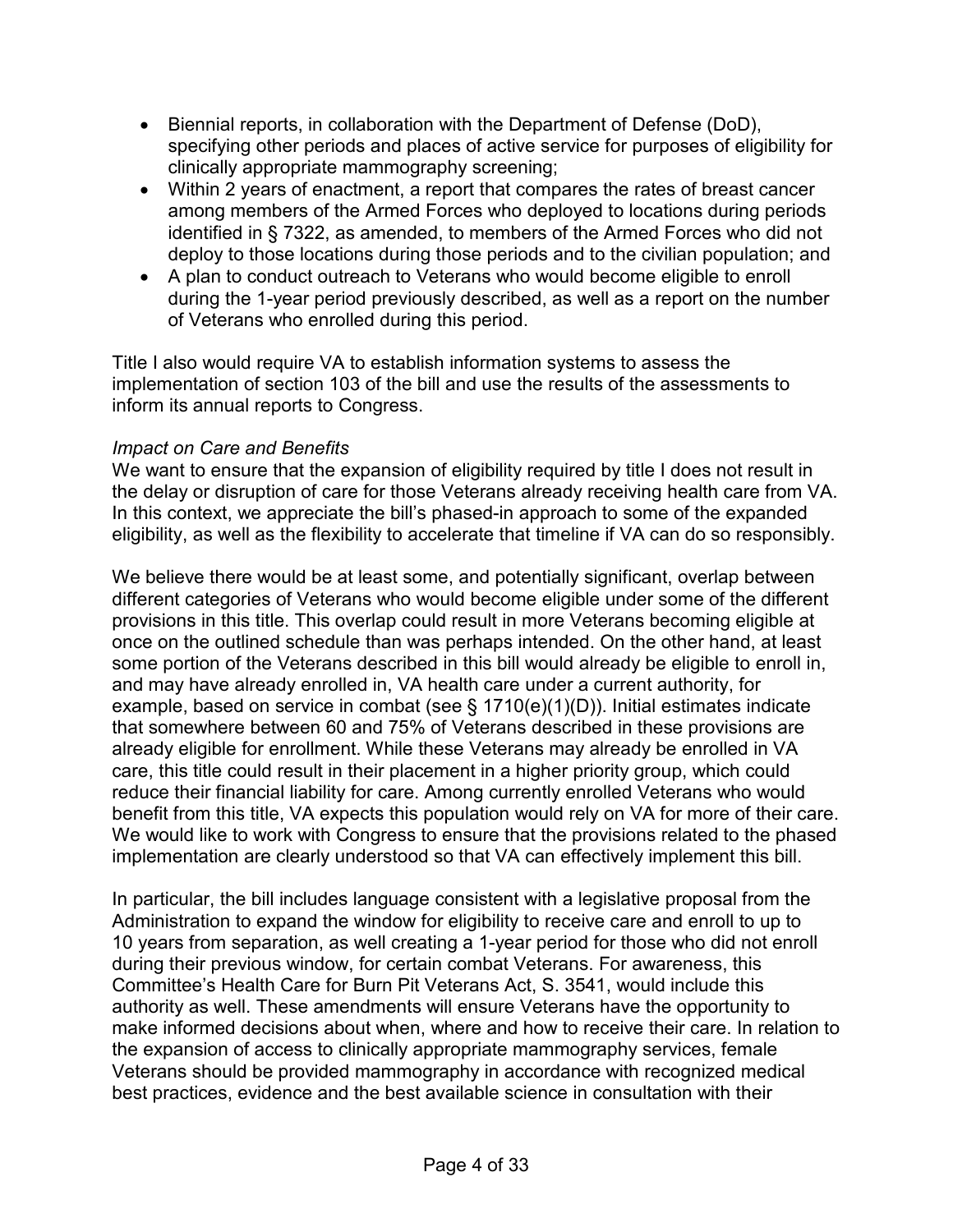providers. All women Veterans enrolled in our system are eligible for clinically appropriate breast cancer screening; this bill would expand the number of women Veterans eligible for such screening. VA follows the American Cancer Society guidelines for breast cancer screening in average-risk women by offering screening mammography beginning at age 40, and we screen earlier for high-risk women when clinically appropriate. VA has reviewed the medical literature, and there is currently no population-based evidence that military exposures increase the risk of breast cancer and so relies on established best medical practice as our guide for care recommendations. Part of our research, though, is focused on learning more about these risks, and we are training our providers to better understand potential risks based on environmental exposures. If a woman believes she is at risk based on her service, we furnish an individualized risk assessment, and our providers discuss if early screening is indicated based on identifiable risk factors. We caution that it would not be clinically appropriate to conduct a mammogram without a clinical indication to do so, as this could lead to false positive results that could result in radiation exposure, unnecessary procedures (such as biopsies), anxiety, and other complications. We appreciate that this bill would allow VA to make these clinical determinations for more Veterans than we can today to ensure they receive appropriate, timely care. Concerning the extension of VA's current "72-hour" rule to 96 hours, we understand the intent of this effort, but we do not anticipate this extension would result in a significant change in eligibility for emergency care.

#### *Costs and Resources*

Many of the provisions in title I also are connected to provisions in other titles, such as titles II, III and IV. VA is still analyzing the interactions between these provisions and how they would affect the demand for care and benefits. As noted previously, the phased-in approach of the bill could mitigate immediate resource requirements. We estimate the cost of the extension of the window for enrollment from 5 years to 10 years, and the provision of an additional 1-year window for those previously eligible to enroll, would cost approximately \$534 million over 10 years. This estimate is inclusive of personnel and equipment. We are unable to determine at this time if additional physical infrastructure would be needed based on this expansion, as such decisions are informed by detailed build/buy analyses, but if construction is required, these cost estimates would increase. Some elements of title I, as is the case with other titles as well, would be subject to rulemaking that could affect the potential costs and resource needs for implementation. To implement this title effectively, VA believes it would need additional appropriations to support the necessary full-time employees, including health care providers, enhancements to VA's network of community providers, new or improved information technology systems and additional support staff in VA Central Office and the field to provide administrative support, guidance and oversight.

#### *Research*

While title I does not include provisions directly related to research, it could still provide new opportunities to support research related to Veterans' health and benefits. By enrolling more Veterans and providing them the care they need, we also benefit from learning more about this population's health issues and conducting further research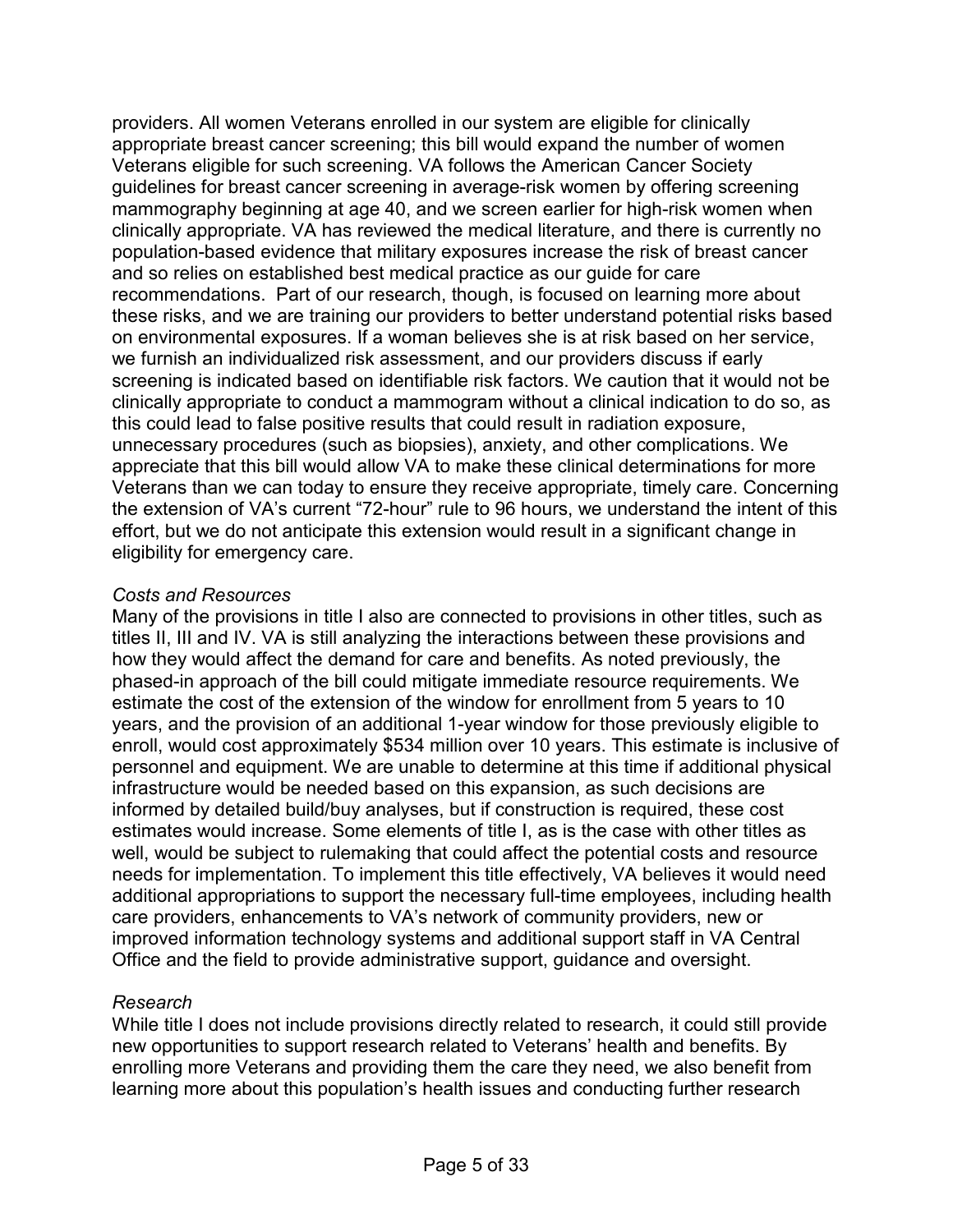specific to their needs. VA can, in turn, use these findings to inform decisions about presumptions for service connection, risk factors and evidence-based treatments. These interactive effects could serve as a force multiplier to support VA in its mission of providing care and benefits to Veterans, Service members and their families.

## **Title II: Toxic Exposure Presumption Process**

#### *Summary*

Title II, called the Fairly Assessing Service-related Toxic Exposure Residuals Presumptions Act, or the FASTER Presumptions Act, would create new provisions in chapter 11 of title 38, U.S.C., regarding determinations relating to presumptions of service connection based on toxic exposure.

- The new 38 U.S.C. § 1171 would establish the process by which VA could establish or modify presumptions of service connection based on toxic exposures.
- The new 38 U.S.C. § 1172 would establish a Formal Advisory Committee on Toxic Exposure.
	- o VA could consult with, and seek the advice of, the Committee with respect to cases in which Veterans are suspected of having experienced a toxic exposure during active service or dependents of such Veterans.
	- o The Committee would have to assess cases of toxic exposures of Veterans and their dependents by conducting ongoing surveillance and reviewing scientific literature, media reports, information from Veterans and information from Congress. These assessments would cover suspected and known toxic exposures.
	- o The Committee also would be responsible for periodically assessing the accuracy of the Individual Longitudinal Exposure Record (ILER) and the data collected.
	- $\circ$  The Committee could develop a recommendation for formal evaluation under the new 38 U.S.C. § 1173 to conduct a review of the health effects related to an exposure if the Committee determines that the research may change the current understanding of the relationship between an exposure to an environmental hazard and adverse health outcomes in humans.
	- o Based upon evidence regarding the periods and locations of exposure covered by an existing presumption, the Committee could nominate for formal evaluation under new 38 U.S.C. § 1173 modifications of the periods and locations for eligibility for benefits.
- The new 38 U.S.C. § 1173 would require VA to establish a process to conduct a formal evaluation for each recommendation of the Committee established under proposed § 1172.
	- $\circ$  Under this process, VA would have to conduct research regarding the health effects related to a case of toxic exposure or to evaluate evidence regarding the periods and locations of exposure covered by an existing presumption of service connection.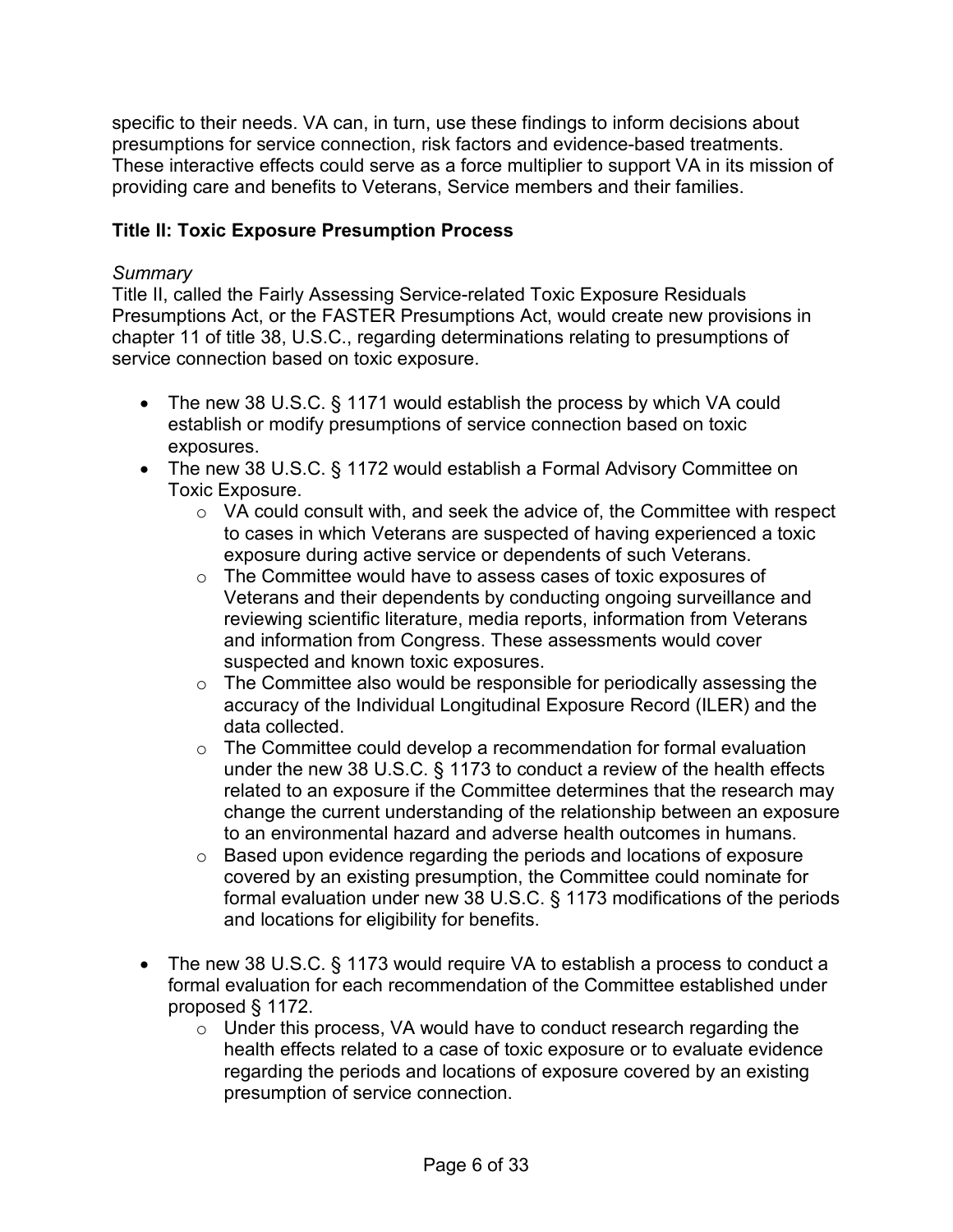- $\circ$  Each formal evaluation would have to cover scientific evidence, claims data and other factors as VA determined appropriate.
- $\circ$  The formal evaluations would have to evaluate the likelihood that a positive association existed between an illness and a toxic exposure while serving in active service and assess toxic exposures and illnesses to determine whether the evidence supported a finding of a positive association between the toxic exposure and the illness.
- $\circ$  Not later than 120 days after a formal evaluation is commenced, the element of VA that conducts the evaluation would have to submit to the Secretary a recommendation with respect to establishing a presumption of service connection for the toxic exposure and illness, or modifying an existing presumption of service connection, covered by the evaluation.
- The new 38 U.S.C. § 1174 would require VA to commence issuing regulations if the Secretary determines, based on a recommendation under § 1173, that the presumption or modification is warranted or to notify the public that the presumption or modification is not warranted. If VA removed a presumption, Veterans and other beneficiaries who were receiving benefits based on that presumption would continue to receive such benefits.
- The new 38 U.S.C. § 1175 would allow VA to modify the process under which it conducts formal evaluations under § 1173 and issues regulations under § 1174.
	- $\circ$  VA would have to ensure the new evaluations cover the evidence, data and factors required by § 1173(b).
	- o VA would have to notify Congress and wait 180 days before implementing such changes.
	- $\circ$  VA also would have to seek to enter into an agreement with a nongovernmental entity or a Federally funded research and development center to conduct a review of the implementation of this subchapter.
- The new 38 U.S.C. § 1167 would require VA, whenever a law, regulation or Federal court decision established or modified a presumption of service connection, to identify all previously denied claims that were submitted to VA that might have been decided differently had the presumption been in effect at the time of the application.
	- $\circ$  VA would have to allow for the re-evaluation of such claims at the election of the Veteran.
	- o Notwithstanding 38 U.S.C. § 5110, VA would have to provide compensation with respect to claims approved pursuant to such reevaluation based on the date of the submission of the original claim.
	- o VA also would have to conduct outreach to inform relevant Veterans they may elect to have a claim re-evaluated under this authority.
	- o This section would apply to presumptions of service-connection established or modified on or after the date of enactment.

Title II also would amend 38 U.S.C. § 1116 to require VA to ensure that any determination made on or after the date of enactment regarding a presumption of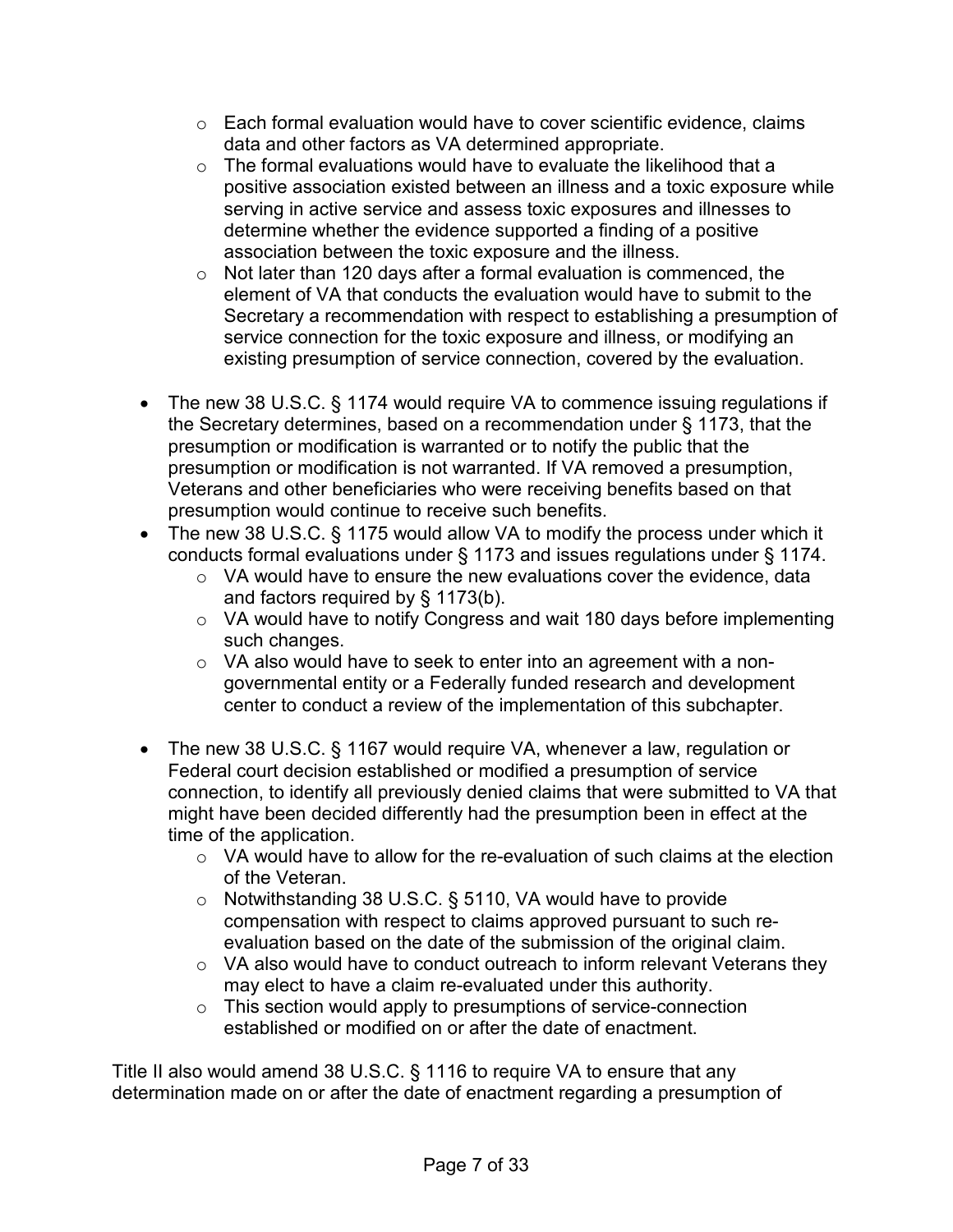service connection based on exposure to an herbicide agent under this section would be made pursuant to the new authorities described previously.

In addition, title II would require VA to submit to Congress:

- Not less frequently than annually, a publicly available report on recommendations for research and any recommendations for legislative or administrative action from the Committee established under § 1172; VA would have to submit a publicly available report on the findings and opinions of VA with respect to the Committee's report.
- Within 2 years of enactment, a report on the implementation of, and recommendations for, the new §§ 1171-1175. On a quarterly basis during the 2 year period beginning on the date of enactment, VA would have to provide to Congress a briefing on the implementation of these provisions.
- Within 540 days of enactment, a report containing the review by the nongovernmental entity or Federally funded research and development center on the implementation of the new §§ 1171-1175.

#### *Impact on Care and Benefits*

As the President said in the State of the Union earlier this month, VA already is pioneering new ways of linking toxic exposures to diseases, thus helping more Veterans receive their benefits. Based on a focused review of scientific and medical evidence related to exposure to fine particulate matter and the subsequent development of rare respiratory cancers, VA recently announced its intention to initiate rulemaking that would consider adding presumptions of service connection for several rare respiratory cancers for certain Veterans. This announcement follows VA's rulemaking action last year establishing a presumption of service connection for three chronic respiratory conditions, including asthma, rhinitis and sinusitis.

We appreciate that the bill, as passed, includes changes made in collaboration between VA and the House Committee on Veterans' Affairs. For example, removal of the Science Review Board and Working Group on presumptions of service connection would allow VA to implement an efficient, science-driven process. We are concerned, though, that the creation of a new Committee, particularly one subject to the Federal Advisory Committee Act, would likely slow existing mechanisms for proposing and conducting research.

Rather than using an advisory committee that would create significant administrative burdens and slow down the presumptive decision-making process, we recommend Congress consider requiring VA to publish in the Federal Register an annual list of conditions the Department plans to evaluate under VA's presumptive decision model, explain why the conditions were chosen for evaluation and seek input from the public on that list. This approach would enable transparency, intentionality and allow for public participation. It also would allow for a timelier decision-making process. We further recommend that Congress establish clear effective dates indicating when the proposed changes would take effect. VA recommends that sufficient time be given to allow it to implement this authority based on a variety of factors, including the regulatory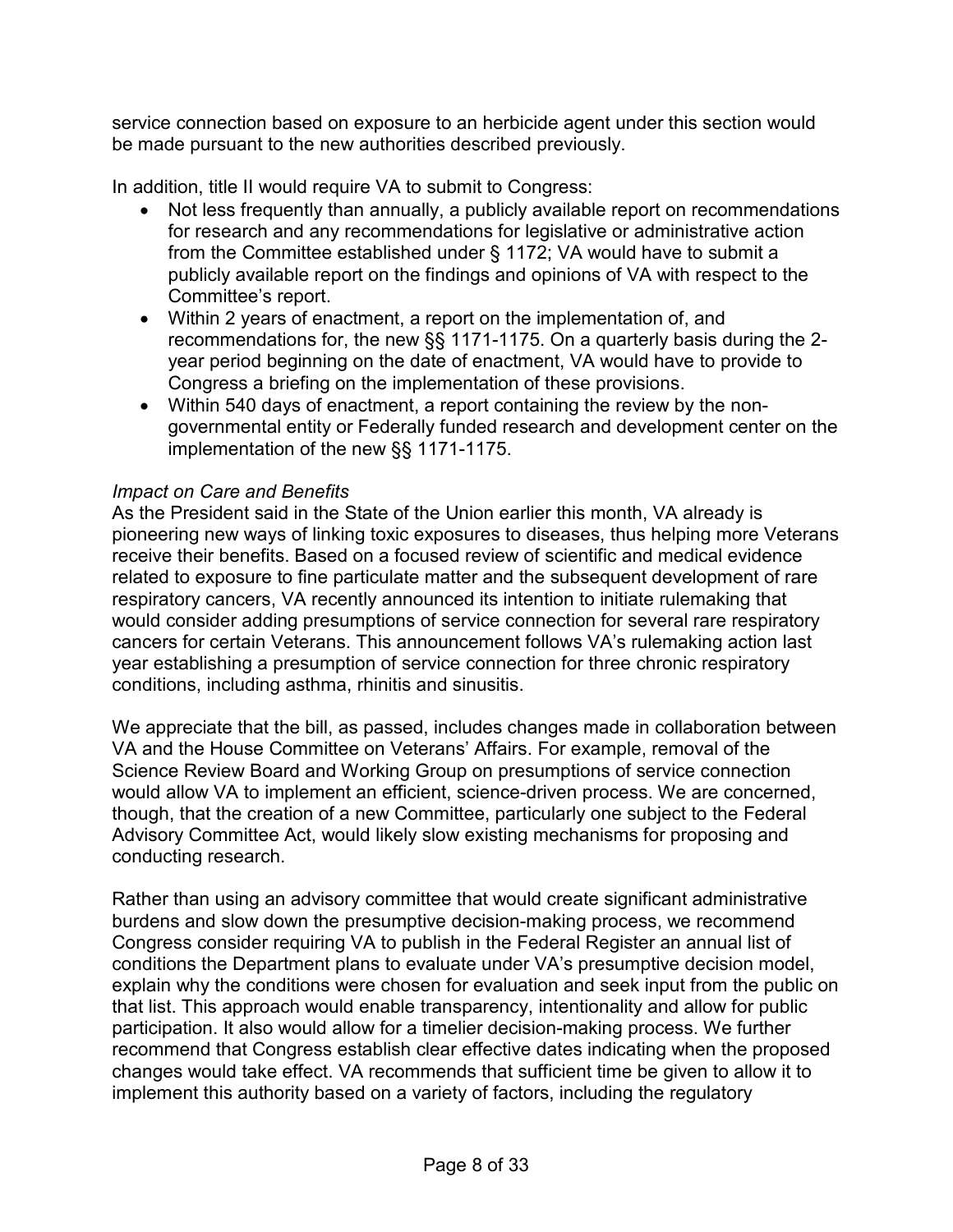development and public comment process, as well as the significant implementation requirements and dependencies (such as staffing and resources) associated with the bill as a whole.

We also are concerned that the current bill text is ambiguous, notwithstanding the four "strength of evidence" categories listed in proposed § 1173, as to when a presumption is warranted. It remains unclear whether Congress intends for the Secretary to adopt the recommendations from the bill's proposed process as a matter of course. If Congress intends to allow VA to determine the applicable standards for creating a presumption, it would be helpful to make that clear and to provide specific guidelines for when VA must create or modify these presumptions. For example, if the strength of evidence for a particular condition falls in the category of "equipoise and above," it is unclear whether the Secretary would be required to establish a presumption or if the Secretary would have discretion in those instances. If Congress intends any specific, triggering standards governing these determinations, it would be helpful to clarify such standards in the bill. The court orders in the long-standing, complex class action litigation in *Nehmer v. U.S. Dep't of Veterans Affairs* (*Nehmer*) were based on a finding that, in creating presumptions based on herbicide agent exposure, VA applied standards inconsistent with Congressional intent. It would be helpful for the Committee to clarify Congressional intent on this point to avoid similar consequences with respect to this bill.

The new § 1167 would impose a *Nehmer*-type effective date mechanism for new presumptions. We want to be clear to the Committee, though, that applying a *Nehmer*like retroactive effective date provision in this instance would create a significant exception to the legal structure governing Veterans' benefits. Applying this standard makes it difficult to predict the consequences of this type of effective date provision. VA would be required to apply the provision in this new authority not only to the presumptions created in this bill but also to any future presumptions created by regulation, statute or court order. This requirement would present extraordinary workload challenges to the agency and unprecedented delays in the delivery of benefits to Veterans. For example, every previously denied claim for any of the presumptive conditions identified in or contemplated by this bill (out of the nearly 3.5 million Gulf War-deployed Veterans) would now be subject to a retroactive effective date as far back as 1991 for Gulf War I Veterans and 2001 for Global War on Terrorism Veterans.

We would welcome the opportunity to work with Congress to ensure that new authorities in this area support our ongoing work to help us make informed decisions as quickly as possible.

#### *Costs and Resources*

VA is concerned that an extremely large and unprecedented disability claims backlog would be created if the *Nehmer-*like provisions in this bill are retained. Based on VA's previous experience in implementing similar retroactive effective date provisions, we understand this provision would result in complex and time-intensive claims processing procedures. In this case, claims processors would be required to review 20 to 30 years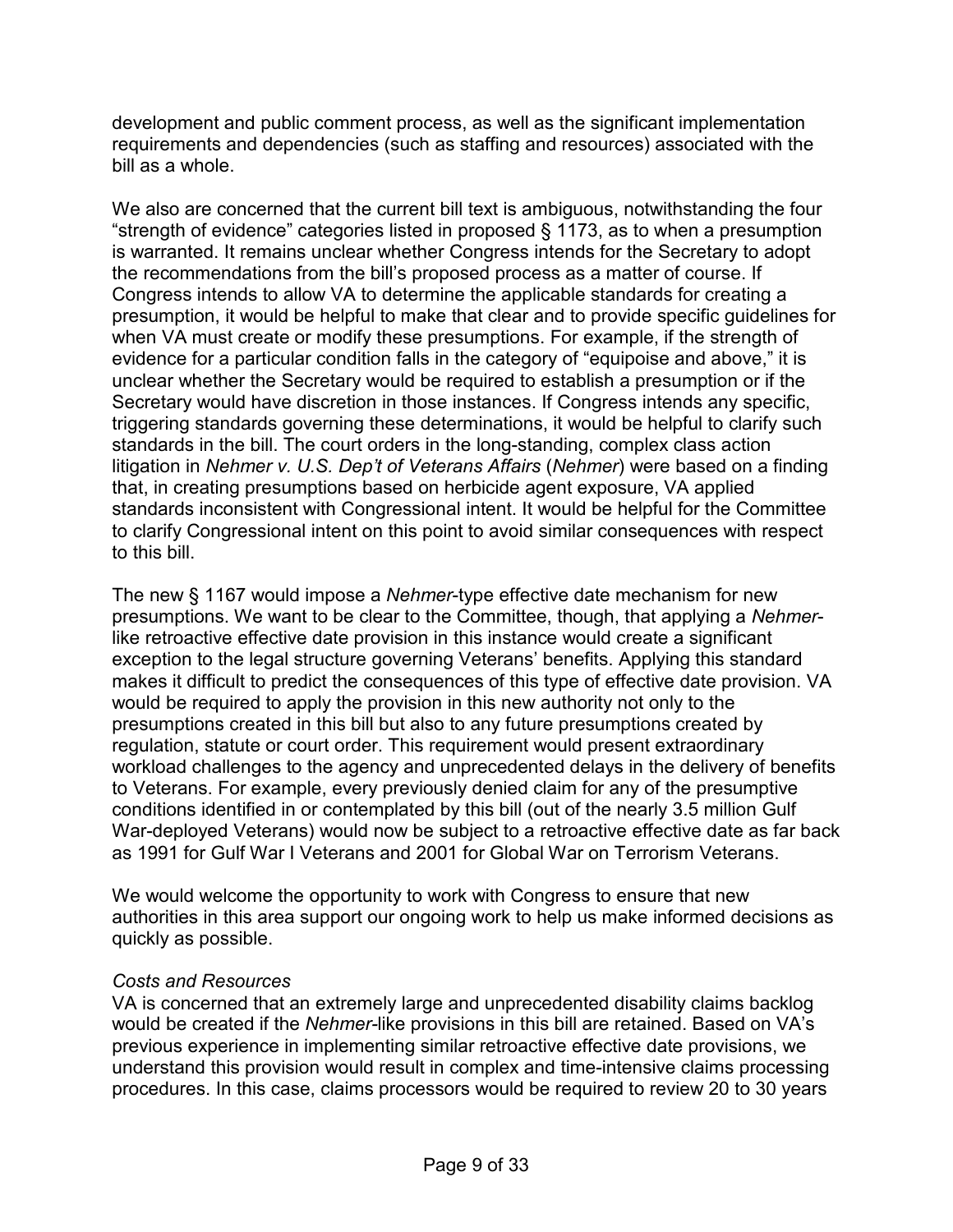of evidence for a single issue. Considering that more than 1.9 million Gulf War-era deployed Veterans have filed disability claims in the past 30 years (over 900,000 of whom filed claims for respiratory issues), VA is very concerned about the impact of this provision. VA claims processors would be required to re-adjudicate hundreds of thousands of previously denied claims for earlier effective dates. Estimates from VA's initial technical assistance, without this provision, demonstrated a potential backlog increase to 1.5 and 1.8 million claims by the end of fiscal year (FY) 2023. Any further application of retroactive presumptions would drive further benefit delivery delays for all Veterans.

#### *Research*

Title II would establish a new Committee and institute new processes related to the identification of and support for research related to toxic exposures. As noted previously, we are concerned some of the specific provisions in this title would prove more onerous and less nimble than our current approach.

#### **Title III: Improving the Establishment of Service Connection Process for Toxic-Exposed Veterans**

#### *Summary*

Title III, called the Veterans Burn Pits Exposure Recognition Act, would add two new sections in chapter 11 of title 38, U.S.C.:

- A new 38 U.S.C. § 1119, dealing with presumptions of toxic exposure, would provide that if a Veteran submitted to VA a claim for compensation for a serviceconnected disability under § 1110 with evidence of a disability and a toxic exposure that occurred during active service, VA could, in adjudicating such claim, consider any record of the Veteran in an exposure tracking record system and, if no record of the Veteran in an exposure tracking record system indicated the Veteran was subject to a toxic exposure during active service, the totality of the circumstances of the Veteran's service.
	- o VA would, for purposes of § 1110 and VA health care, presume that any covered Veteran was exposed to the substances, chemicals and airborne hazards identified by VA during the service of the covered Veteran unless there was affirmative evidence to establish that the covered Veteran was not exposed to any such substances, chemicals or hazards.
	- $\circ$  VA would establish and maintain a list that contained an identification of one or more such substances, chemicals or hazards as VA, in collaboration with DoD, determined appropriate for purposes of this section.
	- o This section would define the term "covered Veteran," as described in our previous summary of title I.
- A new 38 U.S.C. § 1168 generally would require that, if a Veteran submitted a claim for compensation for a service-connected disability with evidence of a disability and evidence of participation in a toxic exposure risk activity during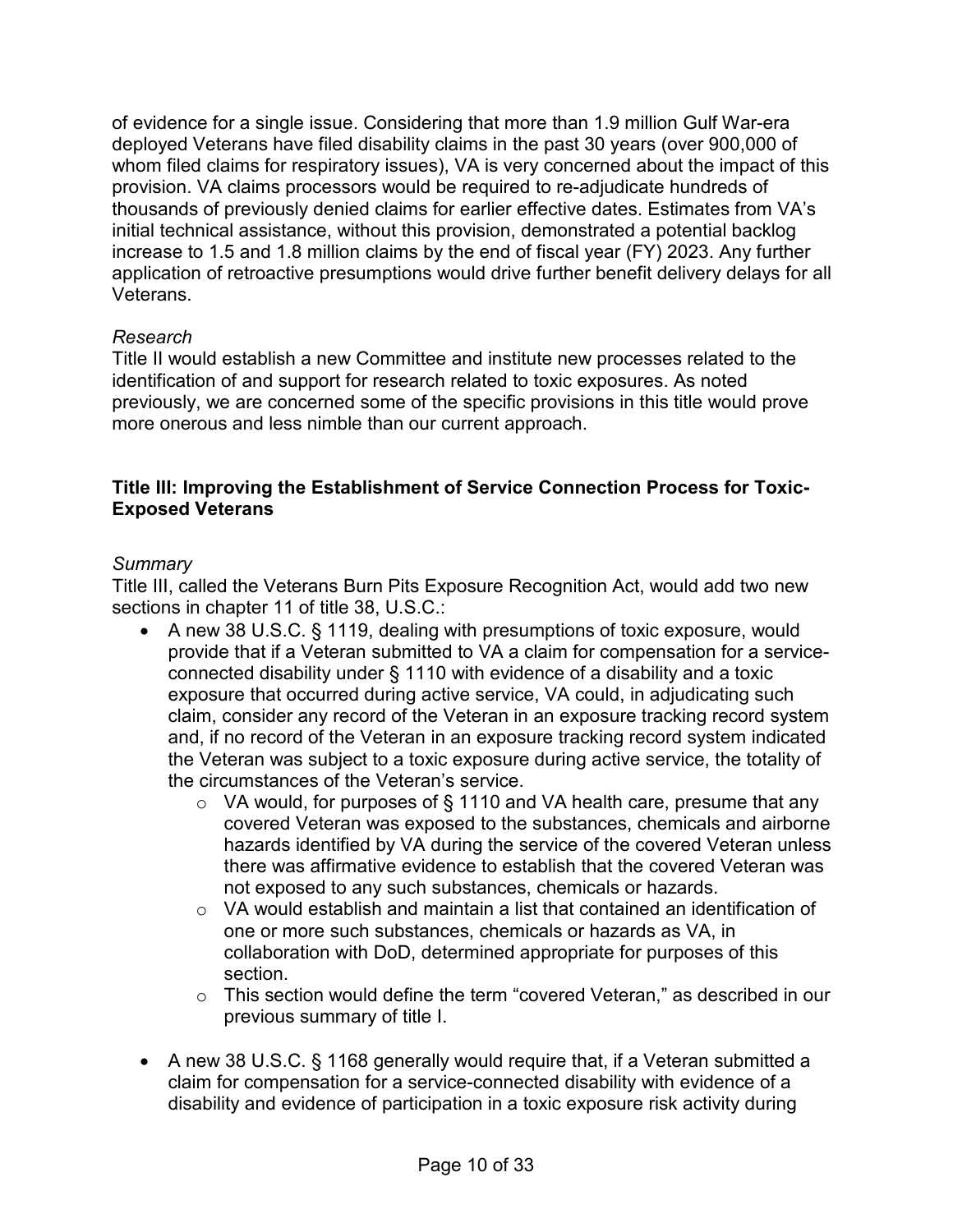active service, and such evidence were insufficient to establish service connection for the disability, then VA would have to provide the Veteran with a medical examination under § 5103A(d) and obtain a medical opinion (to be requested by VA in connection with this medical examination) as to whether it is at least as likely as not that there is a nexus between the disability and the toxic exposure risk activity.

- $\circ$  In providing VA with a medical opinion, the health care provider would have to consider the total potential exposure through all applicable military deployments of the Veteran and the synergistic, combined effect of all toxic exposure risk activities of the Veteran.
- $\circ$  These requirements would not apply if VA determined there was no indication of an association between the disability claimed by the Veteran and the toxic exposure risk activity for which the Veteran submitted evidence.

In addition, title III would require VA to submit to Congress a biennial report identifying any additions to, or removals from, the list that identifies one or more substances, chemical, or airborne hazards as VA, in collaboration with DoD, may determine appropriate for purposes of eligibility of covered Veterans under the new § 1119.

#### *Impact on Care and Benefits*

Title III would adopt a policy for presumptions based on the period and place of service. We believe this approach is better than identifying a list of chemicals and substances, which often are difficult to measure or document the presence of, at the individual level. There are times when the scientific evidence demonstrates that a particular population was exposed to toxic levels of specific substances. VA relied on this evidence in presuming or conceding exposure to fine particular matter in 38 C.F.R. § 3.320. But given the period of time involved—more than 30 years in parts of the Southwest Asia Theater of Operations (SWATO)—and the different locations involved, it would be extremely difficult to accurately measure and estimate all hazardous exposures for this population.

VA has taken extensive efforts to identify potential exposure to a wide range of toxins for deployed Veterans based on locations. VA is tracking over 3 million Veterans who were deployed to Southwest Asia and other locations and regularly analyzes claims activities and trends for such Veterans. For a specific example, VA is studying health outcomes and disability claims activities for the nearly 16,000 Veterans who served at Karshi-Khanabad (K2) Air Base in Uzbekistan from October 2001 to November 2005. There have been concerns over several potential exposures related to service at K2, and VA will continue to seek information on K2 exposure opportunities. For purposes of compensation benefits, VA already concedes exposure to airborne hazards if a Veteran indicates exposure to burn pits and records show service in the SWATO. In fact, of the locations identified in this title, the only one of concern is the Philippines, which does not have the same respiratory particulate profile known to cause certain lung diseases. As written, the bill would provide VA the flexibility to establish and maintain a list that contains identification of one or more substances, chemicals or airborne hazards as VA,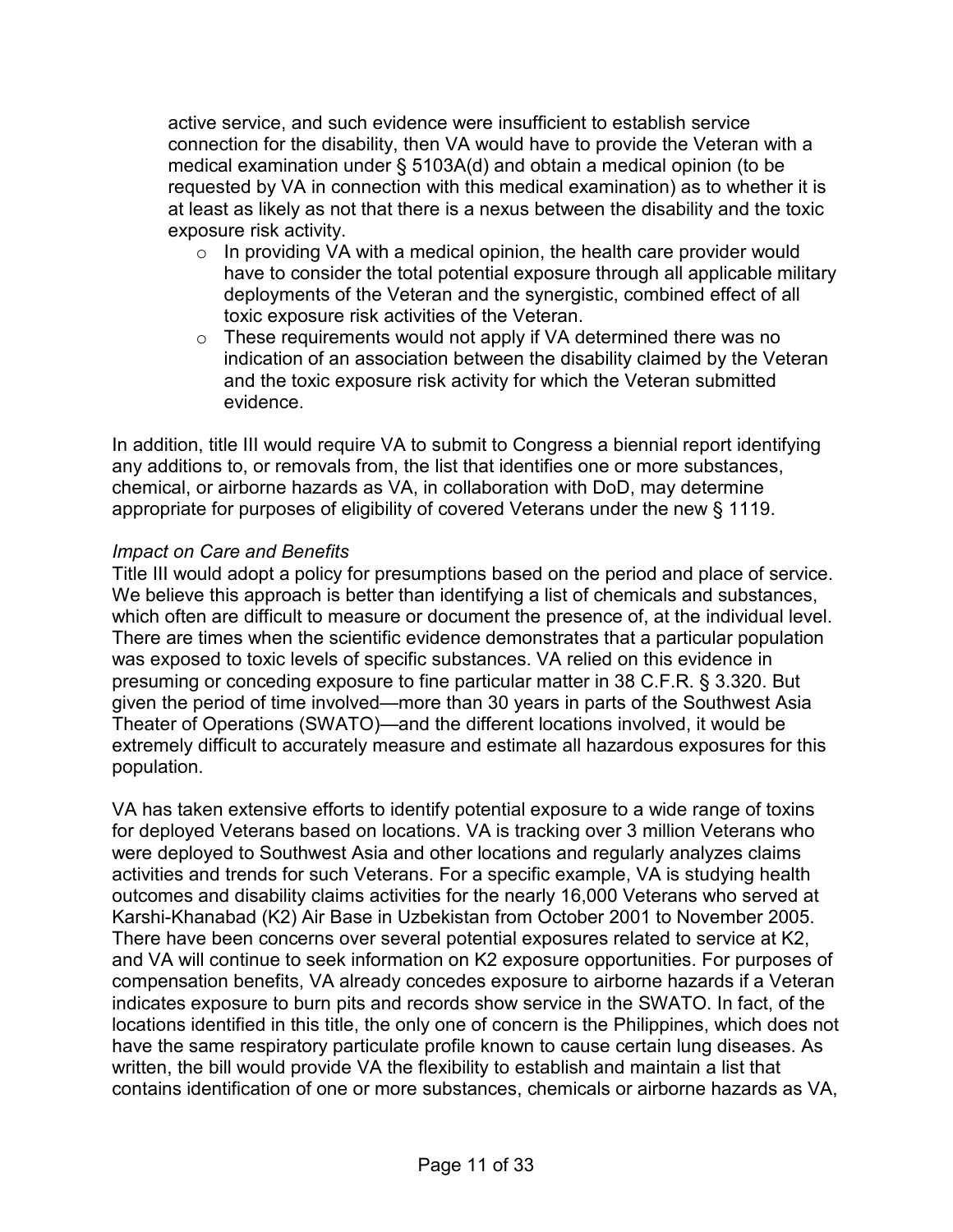in collaboration with DoD, may determine appropriate. Allowing VA to establish and maintain this list would allow VA to make decisions based on scientific evidence; however, Congress may wish to make further clarifications to this provision. We have drafted language we are sharing in the Appendix on this provision for your consideration. This proposed change would remove any reference to a list of substances and chemicals but would still inherently consider and recognize the general hazards that are present in locations where Service members are deployed and would not result in the future establishment of service connection for conditions that may have no relationship to military service.

Regarding the proposed nexus examinations, current law requires such examinations only when necessary to make a decision on a claim. While VA would establish and maintain a list of identified substances, chemicals and airborne hazards, there is no way for examiners to measure the total potential exposure to a specific chemical, including the precise level of exposure or the duration of exposure. Therefore, attempting to determine the synergistic effects from exposures that are not well-characterized or have limited data would inevitably lead to a response from examiners that any opinion would be mere speculation. This outcome would likely result in delay in resolving appeals based on current caselaw.

Veterans who become eligible for benefits under the presumptions established under title III would also become eligible for health care benefits, as noted in our discussion of title I.

## *Costs and Resources*

Title III and Title IV have the potential to have a significant impact on VA's claims processing system. VA would need additional mandatory funding appropriated to issue benefits payments for new presumptions of service connection for Veterans. VA also would need additional discretionary funds to support human resources management activities, including hiring, onboarding and training new staff, as well as to support costs related to these new employees. Further funding would be needed for outreach and vendor support. VA likely would need additional claims processing resources such as field support staff (including quality review teams, supervisors, analysts and human resources liaisons), systems and staff to identify an increased volume of requests (inbound calls, public contact team interviews, AskVA submissions for Intent to File claims status and general questions, and additional call center agents and other public contact staff at all regional offices), and more staff in VA Central Office to support training, administration and oversight. Technical resources to expand training administration and capacity, along with additional information technology (IT) equipment and bandwidth, also would be needed.

We further assume that additional claims will result in additional appeals and litigation, which would have resource implications for the Board of Veterans' Appeals and VA's Office of General Counsel, to handle appeals and litigation, respectively, as well as to advise on implementation of these new authorities. For example, we estimate the Office of General Counsel would need an additional 118 full time employee equivalents in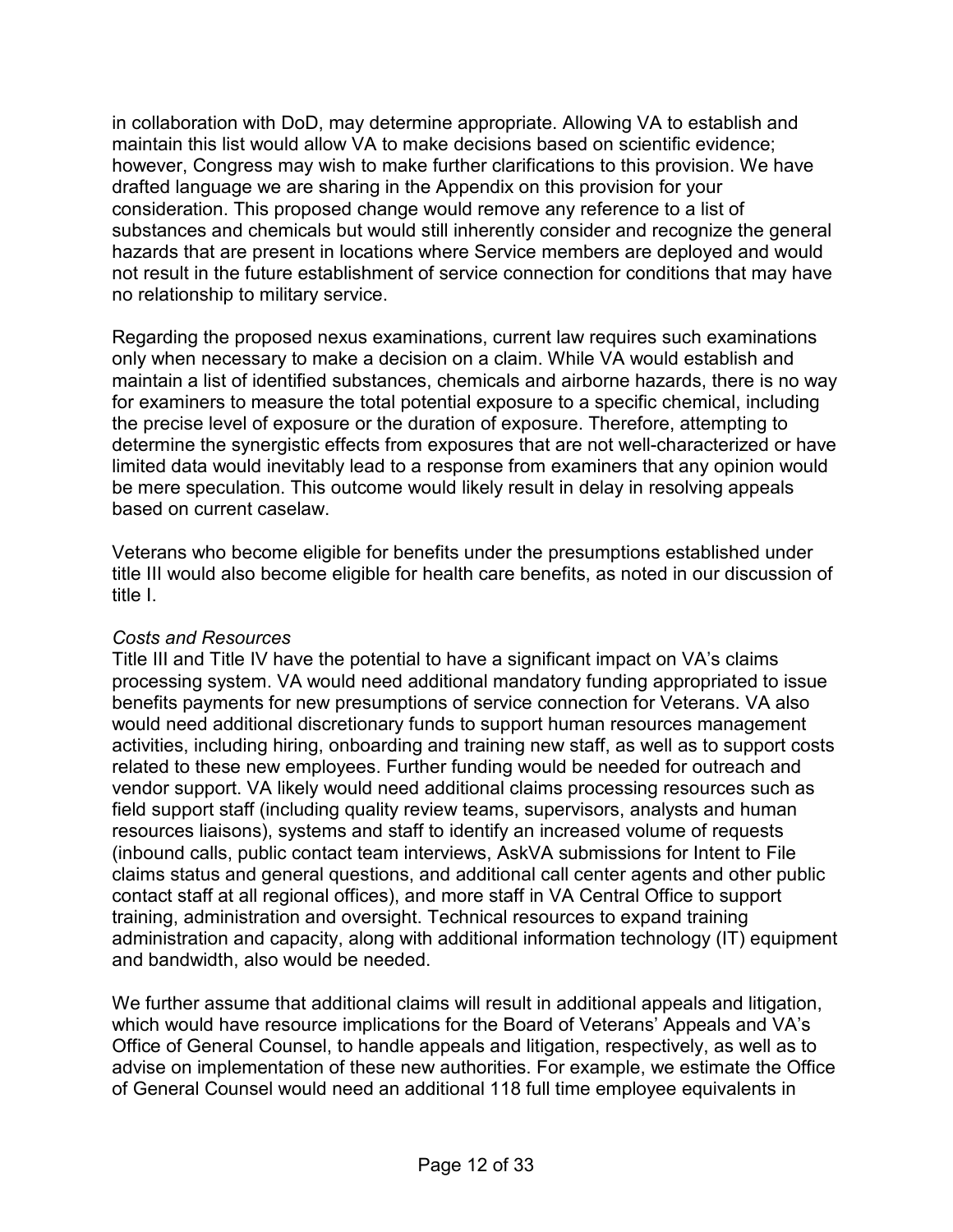FY 2023, and 57 more in FY 2024 to account for the requirements in this bill as a whole. These personnel needs would require ancillary support through human resources, training, IT and other equipment. We have not consulted with the Court of Appeals for Veterans Claims or the U.S. Court of Appeals for the Federal Circuit, but as these courts hear these appeals, we anticipate they may require additional resources as well. Without these additional resources, resolution of appealed cases pending before the United States Court of Appeals for Veterans Claims and the Federal Circuit would be extended, resulting in further delays in outcomes on Veterans' cases. VA could begin to face sanctions if it was unable to meet all court-imposed litigation deadlines, and VA's ability to provide timely and complete legal support to other programs and initiatives relating to health care and benefits would be impaired.

## *Research*

This title would not appear to have a significant impact on VA's medical research, although the identification of additional claims data could be used to support further understanding of health needs and conditions in this population. In turn, VA research would help identify the list that VA, in collaboration with DoD, would develop identifying one or more substances, chemicals or hazards for purposes of service connection.

# **Title IV: Presumptions of Service Connection**

## *Summary*

Title IV would establish a series of new presumptions of service connection.

- It would add Veterans who participated in the cleanup of Enewetak Atoll, and those who participated in a nuclear response near Palomares, Spain, and Thule Air Force Base, Greenland, to the list of Veterans who participated in a radiationrisk activity.
- It would remove references to specific periods of service in Vietnam and refer instead to an expanded list of locations where a Veteran may have served such that the Veteran would be presumed to have been exposed to certain herbicide agents in service, adding to the Republic of Vietnam the following locations: Thailand (at any U.S. or Royal Thai base); Laos; Cambodia at Mimot or Krek, Kampong Cham Province; Guam; and American Samoa.
- It would add hypertension and monoclonal gammopathy of undetermined significance to the list of presumptions of service connection for diseases associated with exposure to certain herbicide agents.
- It would authorize VA to pay compensation to Persian Gulf Veterans with a qualifying chronic disability that became manifest to any degree at any time.
	- $\circ$  It also would remove the requirement for VA to prescribe by requiation the period of time following service in the SWATO that VA determines is appropriate for presumption of service connection.
	- o It would require VA to ensure that, if a Persian Gulf Veteran at a VA medical facility presents with any one symptom associated with Gulf War Illness, VA health care personnel would use a disability benefits questionnaire or successor questionnaire, designed to identify Gulf War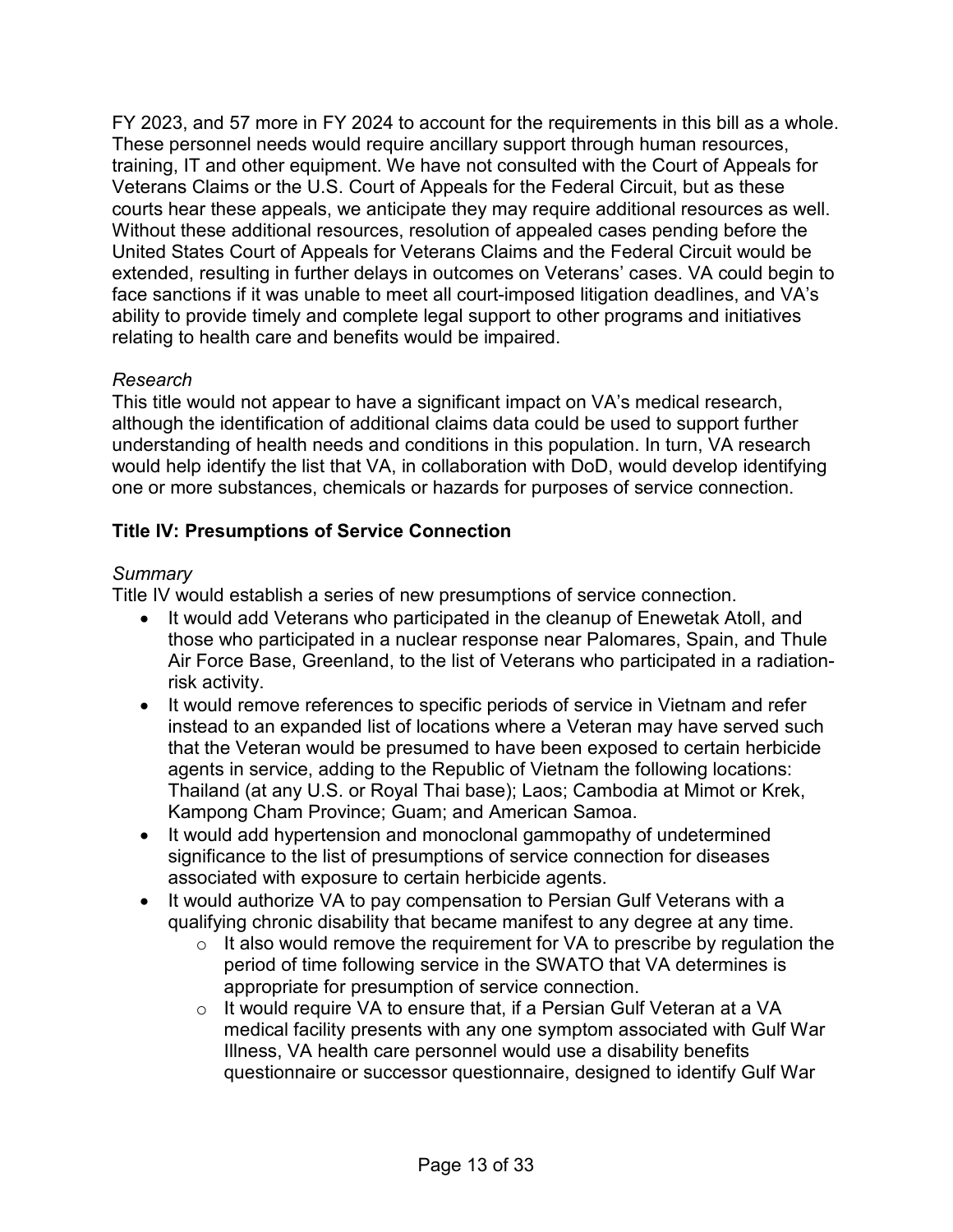Illness, in addition to any other diagnostic actions the personnel determine appropriate.

- o It would include Afghanistan, Israel, Egypt, Turkey, Syria or Jordan in the SWATO for purposes of the definition of a Persian Gulf Veteran.
- o It would require VA to take such actions as necessary to ensure that VA health care personnel are appropriately trained to effectively carry out this section.
- It would add a new § 1120 requiring VA to consider certain diseases to have been incurred in or aggravated during active service, notwithstanding that there is no record of evidence of such disease during the period of service.
	- o These diseases would include asthma that was diagnosed after service of the covered Veteran, kidney cancer, brain cancer, melanoma, pancreatic cancer, chronic bronchitis, chronic obstructive pulmonary disease, constrictive bronchiolitis or obliterative bronchiolitis, emphysema, granulomatous disease, interstitial lung disease, pleuritis, pulmonary fibrosis, sarcoidosis, chronic sinusitis, chronic rhinitis, glioblastoma, and any other disease for which VA determines, pursuant to regulations, that a presumption of service connection is warranted based on a positive association with a substance, chemical or airborne hazard identified by VA under the new § 1119 as added by title III.
	- $\circ$  It also would include the following cancers of any type: head cancer, neck cancer, respiratory cancer, gastrointestinal cancer, reproductive cancer, lymphoma cancer, and lymphomatic cancer.

In addition, title IV would require VA to submit to Congress an annual report on the actions taken by VA to carry out training for compensation for disabilities occurring in Persian Gulf War Veterans.

#### *Impact on Care and Benefits*

Hypertension has the potential to significantly impact VA's ability to furnish care and benefits to all generations of Veterans. Hypertension is a common condition, and its prevalence increases with age, even among the general population. Currently, there are conflicting interpretations of the scientific evidence to prove or disprove that hypertension in Vietnam Veterans is due to exposure to Agent Orange rather than other factors (such as age). Creating a universal presumption for hypertension for Vietnam Veterans would result in a significant burden on the system for a diagnosis with conflicted science support its service connection; this would detract from VA's ability to deliver health care and provide benefits to other Veterans with diagnoses requiring more acute attention and with a clearer connection to military service. Based on this increase in workload, VA would need additional resources. Monoclonal gammopathy of undetermined significance is a laboratory finding measuring a protein; it has no known clinical manifestation, and hence, a disability rating could not be determined. The new § 1120 likely would have a significant impact on VA benefits and health care given the number of conditions identified.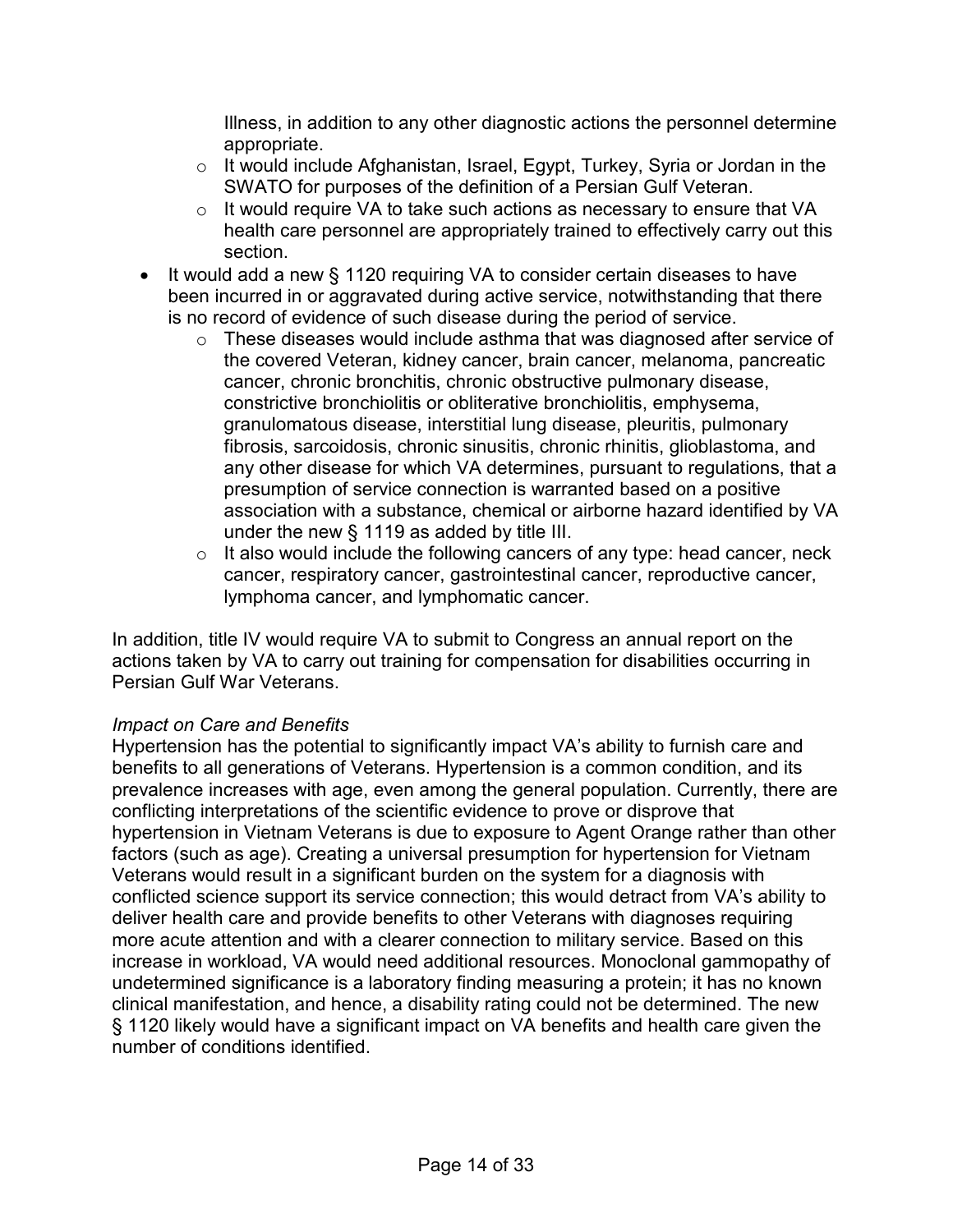Regarding the expansion of eligibility for Vietnam-era Veterans, it would be helpful for Congress to be clear whether it intends for this change to apply prospectively or retroactively for newly covered Veterans who are otherwise *Nehmer* class members. Whenever *Nehmer* applies to an expansion of the presumption of exposure to certain herbicide agents, that expansion becomes more expensive and more administratively complex than it otherwise would be. To provide clarity for Veterans and claim adjudicators, we recommend that Congress include language that either more explicitly addresses the *Nehmer* class of Veterans or includes effective date provisions that either include or exclude those Veterans (depending on Congressional intent).

Another concern with this title is that it would provide that if a Persian Gulf Veteran at a VA medical facility presented with any one symptom associated with Gulf War Illness, VA would have to ensure that providers use a disability benefits questionnaire designed to identify Gulf War Illness, in addition to any other diagnostic actions the personnel determine appropriate. We caution that any one symptom in medicine can have many different causes; we are concerned that this could lead to a harmful misdiagnosis and erroneous treatment recommendations. If the purpose of the questionnaire is for disability claims, we think this would be duplicative and unnecessary; for example, if a Persian Gulf War Veteran presents with one of the symptoms, but that symptom has an identified cause or etiology, completion of the Gulf War disability benefits questionnaire would be duplicative and waste resources that could be used providing examinations for other Veterans with pending claims. If the purpose of the questionnaire is for health care purposes, we recommend changing the name because disability benefits questionnaires are used in the disability medical examination process. There is no single set of criteria that defines Gulf War Illness, and there are collectively about 12 different symptoms. VA is actively studying and establishing a clinical definition of "Gulf War Illness" that would allow VA to evaluate and better monitor disability patterns that may be present in the Gulf War Veteran population. VA is completing its review using Artificial Intelligence/Machine Learning and intense chart reviews, and we hope to have a paper in the near future that may allow for a single case definition.

We believe this title would prematurely extend permanent eligibility to certain qualifying Gulf War disabilities without any apparent scientific justification. Further, VA has repeatedly extended the eligibility period for qualifying disabilities in regulation (see 38 C.F.R. § 3.317) and recently published rulemaking to effectively extend eligibility for 5 more years. We suggest Congress similarly extend eligibility for 5 years while VA continues to evaluate the health of Gulf War Veterans. We also have some concerns with including Veterans who served in Afghanistan, Israel, Egypt, Turkey, Syria or Jordan within the term Persian Gulf War Veteran, as these locations are not considered part of the SWATO.

We note that service connection is not a requirement for enrollment in VA health care, and many Veterans who would be covered under the presumptions established in this title are either already eligible for, or already enrolled in, VA health care. Enrolled Veterans are eligible to receive care for any medically necessary condition, including any of the conditions identified in this title.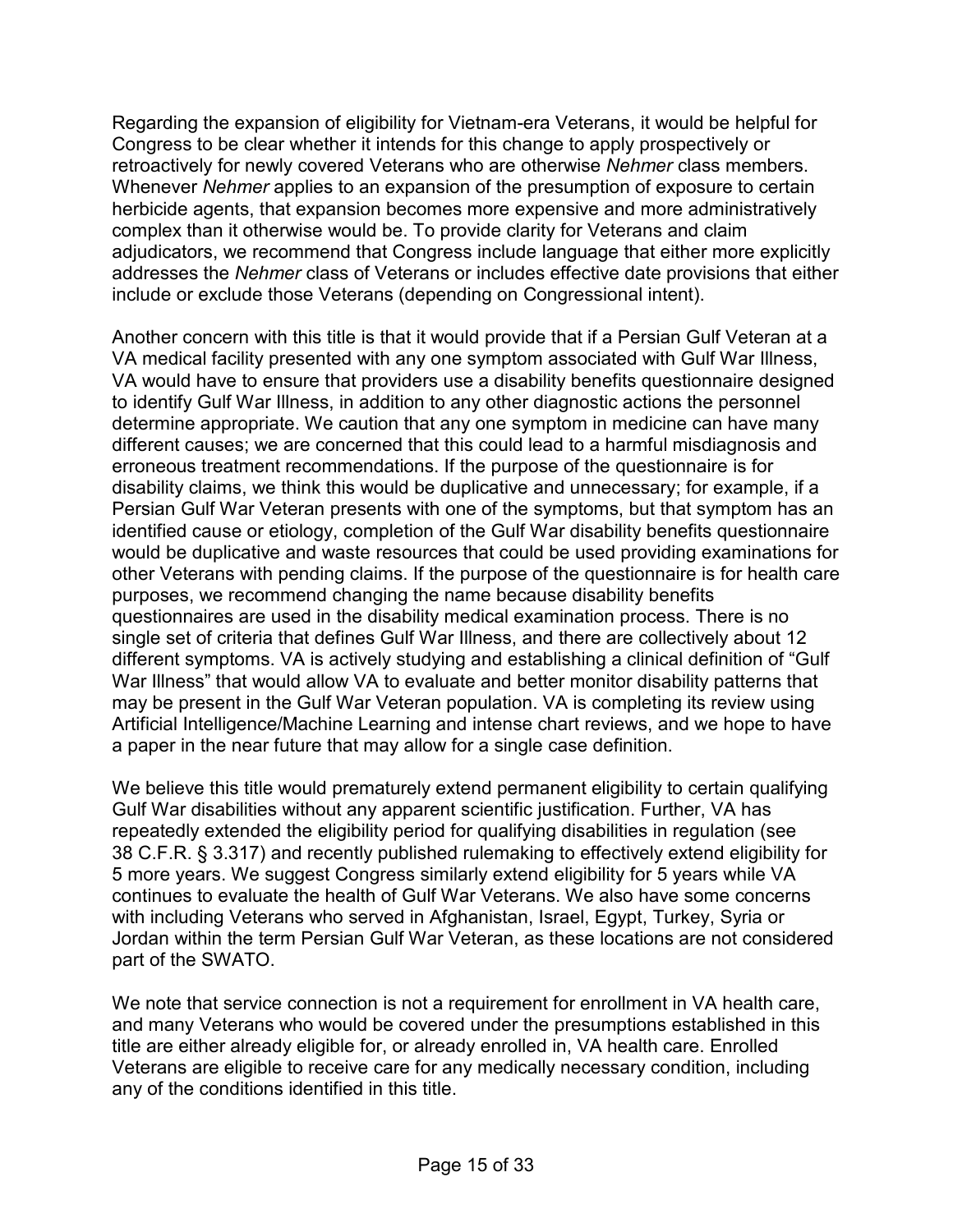## *Costs and Resources*

As noted in our discussion of title III, this title could create significant additional demand that would require new staff, additional IT support, additional human resources support and related support services that would require additional appropriations. While this title is more specific as to the new presumptions that would be created, VA is still evaluating the gross impact of these provisions; however, initial estimates indicate VA would need to hire tens of thousands of additional employees, and the disability claims backlog could increase as a result of the provisions in titles II, III and IV between 1.5 million and 1.8 million claims by the end of FY 2023.

#### *Research*

We have concerns about the scientific basis for several of the presumptions that would be established under this title. For example, evidence does not show that Veterans who participated in the cleanup of Enewetak Atoll, for example, experienced significant radiation dosages or have increased cancer mortality. Similarly, there are at this time no known adverse health outcomes for Veterans who participated in nuclear responses near Palomares, Spain, or Thule, Greenland, as known radiation exposure did not exceed thresholds of concern in either location. Veterans who participated in clean-up operations at either location are still permitted under current regulations to file claims on a direct basis for consideration of service connection.

While current evidence does not support the addition of new presumptions for at least some of the exposures identified in this title, VA is actively engaged in conducting further research to better understand these risks and to determine if a presumption is warranted. For example, VA is monitoring Veterans who participated in the nuclear response near Palomares, Spain, for adverse health outcomes that could be related to radiation exposure.

At present, there is conflicting evidence regarding hypertension and Agent Orange exposure. VA is committed to analyzing the issue of hypertension and currently is reviewing relevant evidence to include the recently-completed Vietnam Era Health Retrospective Observational Study (VE-HEROeS). This VA-sponsored research will complete processes to ensure that findings are supported and accepted by the scientific community. If VA determines there is an association, VA could use its current regulatory authority to establish a presumption.

## **Title V: Research Matters**

#### *Summary*

Title V contains nearly a dozen sections regarding data analyses and other research related to toxic exposure that would:

• Add a new § 7330D establishing an interagency working group (the Working Group) on toxic exposure research consisting of employees from VA, DoD, Department of Health and Human Services (HHS), Environmental Protection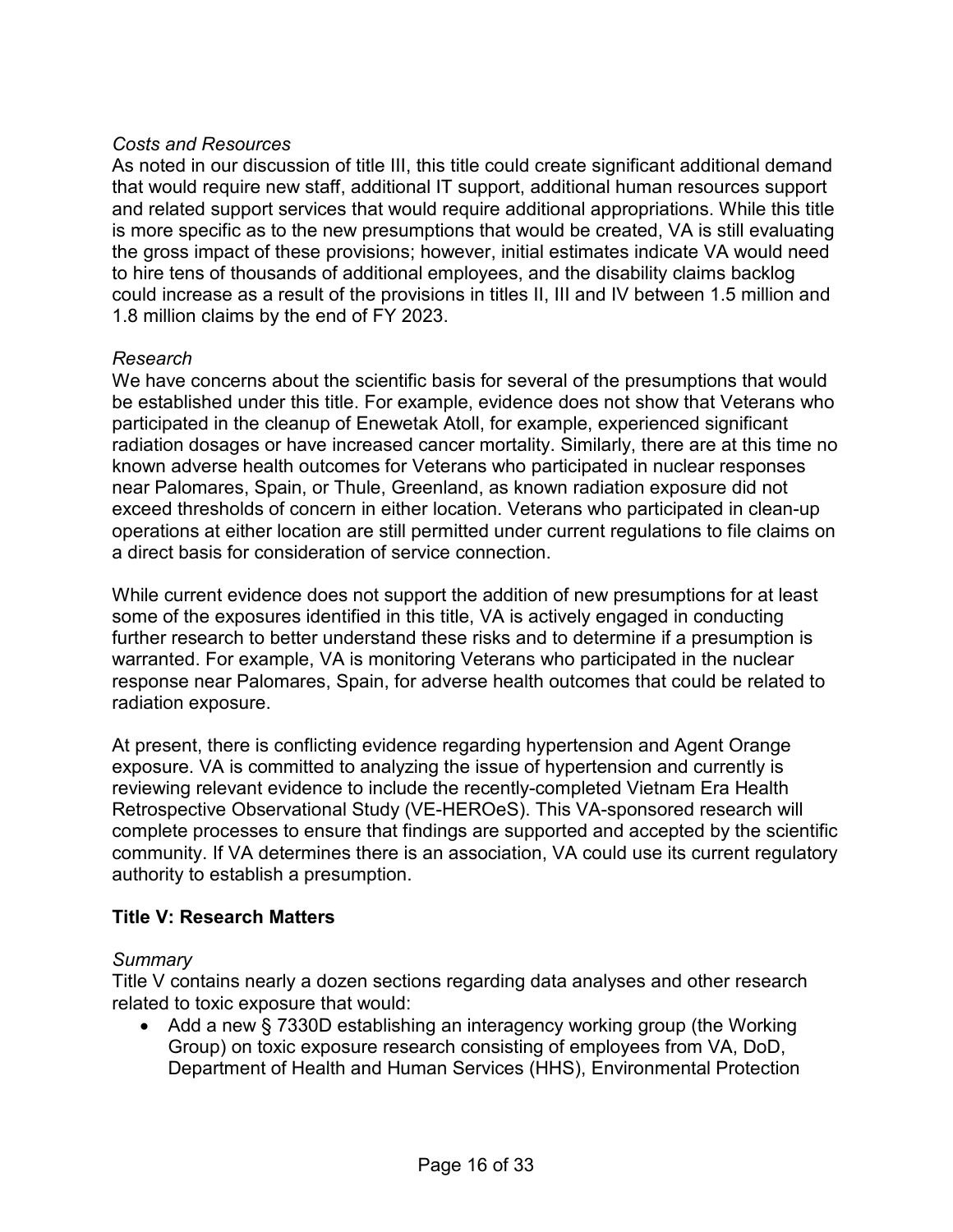Agency (EPA) and other Federal entities involved in research activities regarding the health consequences of toxic exposure experienced during active service.

- Require VA to compile and analyze, on a continuous basis, all clinical data that is obtained by VA in connection with health care furnished under § 1710(a)(2)(F) and likely to be scientifically useful in determining whether a positive association exists between the illness of the Veteran and a toxic exposure experienced during service in the Armed Forces. VA would have to ensure the compilation and analysis of this data be conducted and used consistent with the informed consent of the Veteran and in compliance with all applicable Federal law.
- Require VA, not later than 180 days after the date of enactment, to conduct an updated analysis of total and respiratory disease mortality in covered Veterans, an epidemiological study of covered Veterans and a toxicology study to replicate toxic exposures of healthy, young members of the Armed Forces and potentially susceptible members with pre-existing health conditions.
- Require VA to conduct an epidemiological study on the health trends of post-9/11 Veterans.
- Require VA to conduct a study on the incidence of cancer in Veterans to determine trends in the rates of incidence of cancer in Veterans and on available early detection diagnostics to determine the feasibility and advisability of including such diagnostics as part of VA health care.
- Require VA to conduct a study on the feasibility and advisability of furnishing hospital care and medical services to qualifying dependents of Veterans who participated in a toxic exposure risk activity for any illness determined by VA to be connected to such activity carried out by the Veteran, as determined by VA, notwithstanding that there is insufficient medical evidence to conclude that such illness or condition is attributable to such activity.
	- o It also would require VA to assess the feasibility and advisability of phasing in the furnishing of such care to qualifying dependents by the decade in which such toxic exposure risk activity occurred, starting with the most recent decade.
	- o VA would have to review known cases of toxic exposure on DoD military installations, analyze the liability of DoD in each such case and assess whether DoD should provide care and services relating to such toxic exposures under the TRICARE program.
- Require VA to conduct a study on the health trends of Veterans who participated in activities relating to the Manhattan Project or resided at or near several locations in the county of St. Louis, Missouri, during active service.
- Require VA to enter into an agreement with NASEM for the conduct of a study of Veterans to assess possible relationships between toxic exposures experienced during service in the Armed Forces and mental health outcomes.
- Require the Comptroller General to conduct a study on access and barriers to benefits and services furnished by VA in the U.S. territories.
- Require VA, in coordination with other Federal agencies and others, to establish and maintain a publicly accessible website that would serve as a clearinghouse for the publication of all toxic exposure research carried out or funded by the Executive Branch.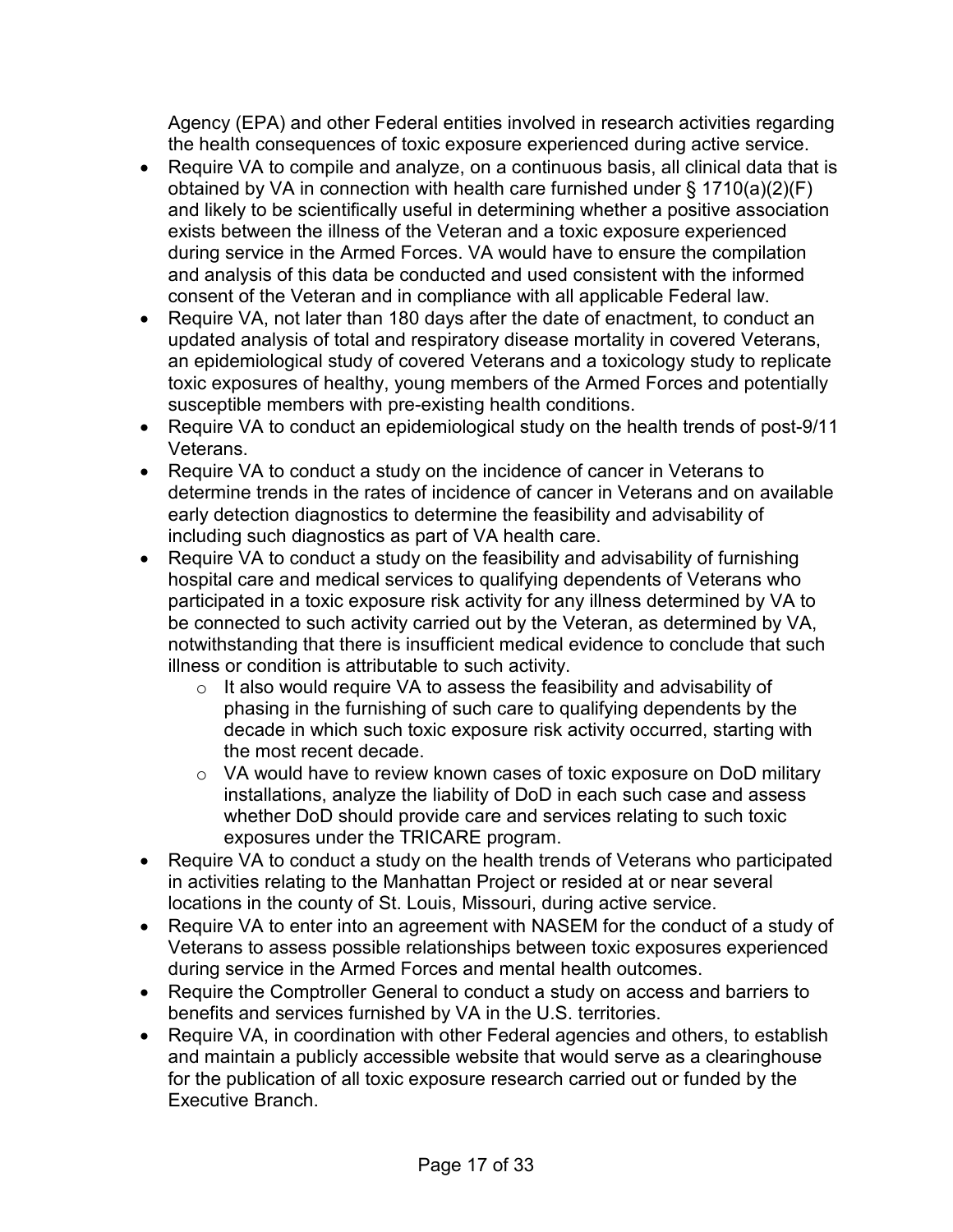In addition, title V would require VA to submit to Congress:

- A report on the establishment of the Working Group within 1 year of the date of enactment; a report containing the collaborative research activities identified by, and the strategic plan developed by, the Working Group within 2 years of the date of enactment; and an annual report during the 5-year period covered by the strategic plan on the implementation of that plan.
- An annual report containing any data compiled under section 502; an analysis of the data; a description of the types and incidences of illnesses identified by VA; an explanation for the incidence of such illnesses and alternate explanations for the incidence of such illnesses as VA considers reasonable; and a description of VA's views regarding the scientific validity of drawing conclusions from the incidence of such illnesses regarding the existence of a positive association between such illness and a toxic exposure.
- A report within 2 years of enactment on an epidemiological study on the health trends of post-9/11 Veterans.
- A report within 2 years of enactment on the study of incidence of cancer in Veterans and available early detection diagnostics.
- A report within 2 years of enactment on the feasibility and advisability of providing care to qualifying dependents of Veterans who participated in a toxic exposure risk activity.
- A report within 1 year of enactment on the study on the health trends of Veterans who participated in activities relating to the Manhattan Project or resided at or near locations in the county of St. Louis, Missouri.
- A report within 2 years of enactment on the study by NASEM of possible relationships between toxic exposures and mental health outcomes.
- A public report within 1 year of enactment, and biennially thereafter for 8 years, discussing the effect of various different types of jet fuels used by the Armed Forces on the health of individuals.

It also would require the Comptroller General to submit a report to Congress within 1 year of the date of enactment setting forth the results of the study on access and barriers to benefits and services furnished by VA in the U.S. territories.

## *Impact on Care and Benefits*

Title V generally would not have a direct impact on the delivery of care and benefits, but the number of reporting requirements contained in this title would require significant time and resources, which could divert attention and other resources from the pursuit of VHA's mission. The studies and research conducted under or supported through this title could inform VA decisions regarding presumptions or evidence-based treatment approaches.

#### *Costs and Resources*

Some of the requirements in this title would duplicate existing efforts. If these efforts, either currently underway or currently planned, were considered sufficient to meet the requirements of this title, the resource demands on VA would be reduced. We do not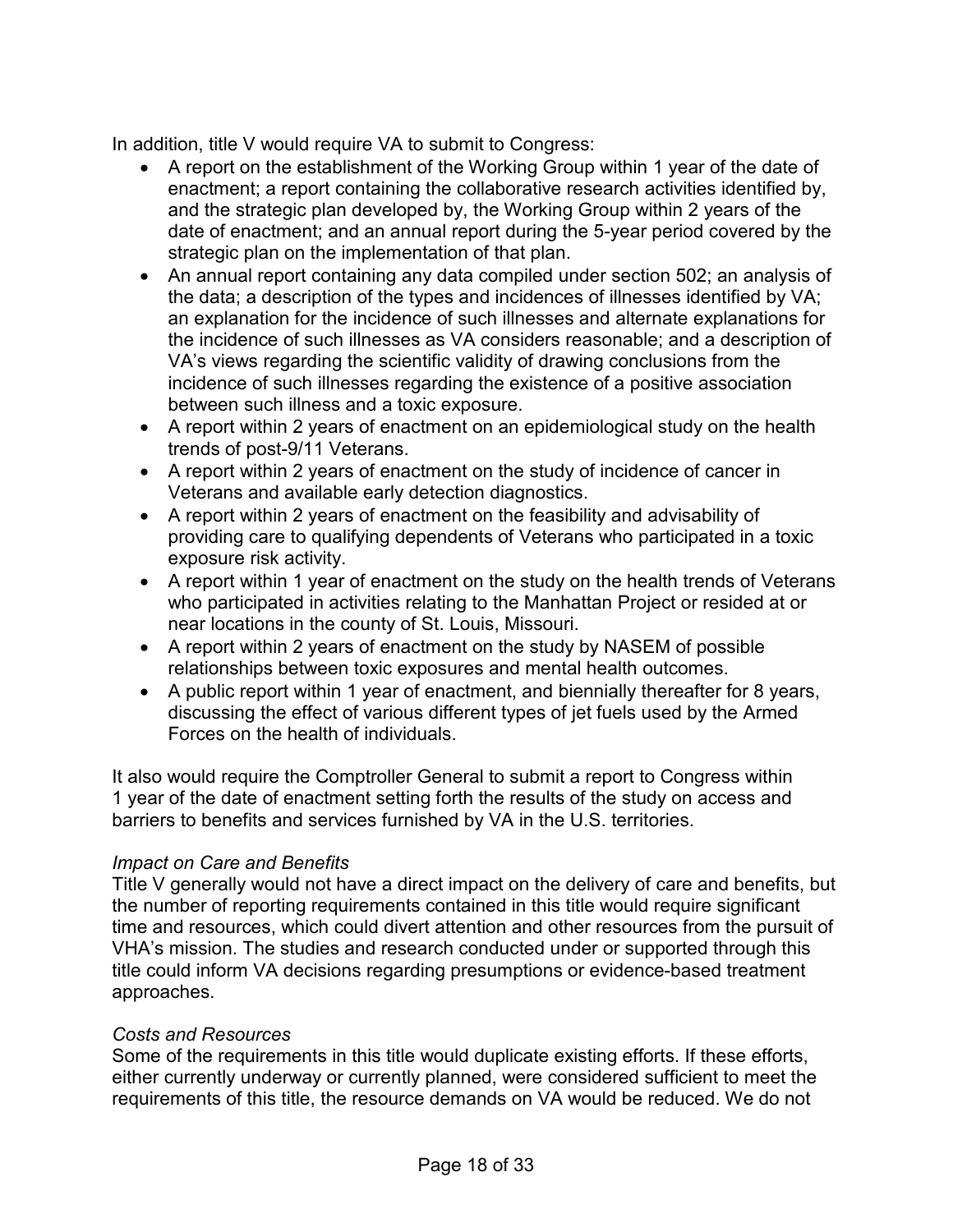have cost estimates for most of the provisions in this title, but we do estimate the study on cancer rates among Veterans would probably require approximately 20 additional full-time employee equivalents and IT funding of approximately \$12 million. The study on furnishing care to dependents of Veterans who participated in toxic exposure risk activities likely would require significant additional resources given the complexity of the work and the breadth of the requirements (such as reviewing known cases of toxic exposure on DoD installations and assessing DoD's liability in such cases), many of which are outside VA's areas of responsibility or expertise.

#### *Research*

Title V would require additional research and related activities to expand VA's and the public's understanding of the effects of different toxic exposures on the health of Veterans. Several requirements in this title could provide important support or findings. We believe the Toxic Exposure Working Group required by this title and its strategic plan would help advance our understanding of military exposures assessments and help inform care and policy. However, interagency collaboration will be required to ensure other agencies cooperate in forming and providing resources to the group and share their research results as contemplated by the bill.

With appropriate resources, a study on cancer rates among Veterans, conducted on a significant scale, could be very important and of high value to Veterans, VA and the public. We would welcome the Comptroller General's findings regarding barriers to care for Veterans in the U.S. territories, as this could help us engage and support the provision of services to Veterans living in these areas. While VA has robust websites for both its research and development programs and its public health programs, we agree that a website serving as a clearinghouse for toxic exposure research from across the Executive Branch would be beneficial, but we recommend against making the War Related Illness and Injury Study Center responsible for this effort due to the Center's small size. Further, the bill would require VA to coordinate with other Federal agencies, but VA has no authority to ensure that those agencies share the results of their research, which would be needed for a comprehensive clearinghouse.

Several of the other provisions, though, would replicate work already underway by VA researchers. For example, the compilation and analysis of clinical data is currently in progress through large, well-designed epidemiological studies, and the collection and organization of this data has been conducted successfully by VA for more than 30 years. It is possible, in some situations, to use this existing data in combination with other information to draw preliminary conclusions about the possible associations between disease and military toxic exposure. We are concerned that the bill's reporting requirements could risk drawing conclusions when there is inadequate data. VA has also undertaken health surveillance and longitudinal research on the health trends of post-9/11 Veterans. Other provisions, such as the mortality, epidemiological and toxicology studies of covered Veterans, would both duplicate current efforts and impose difficult reporting deadlines on VA (in this case, 180 days). VA is conducting studies to assess potential exposures and mental health outcomes. VA also is conducting an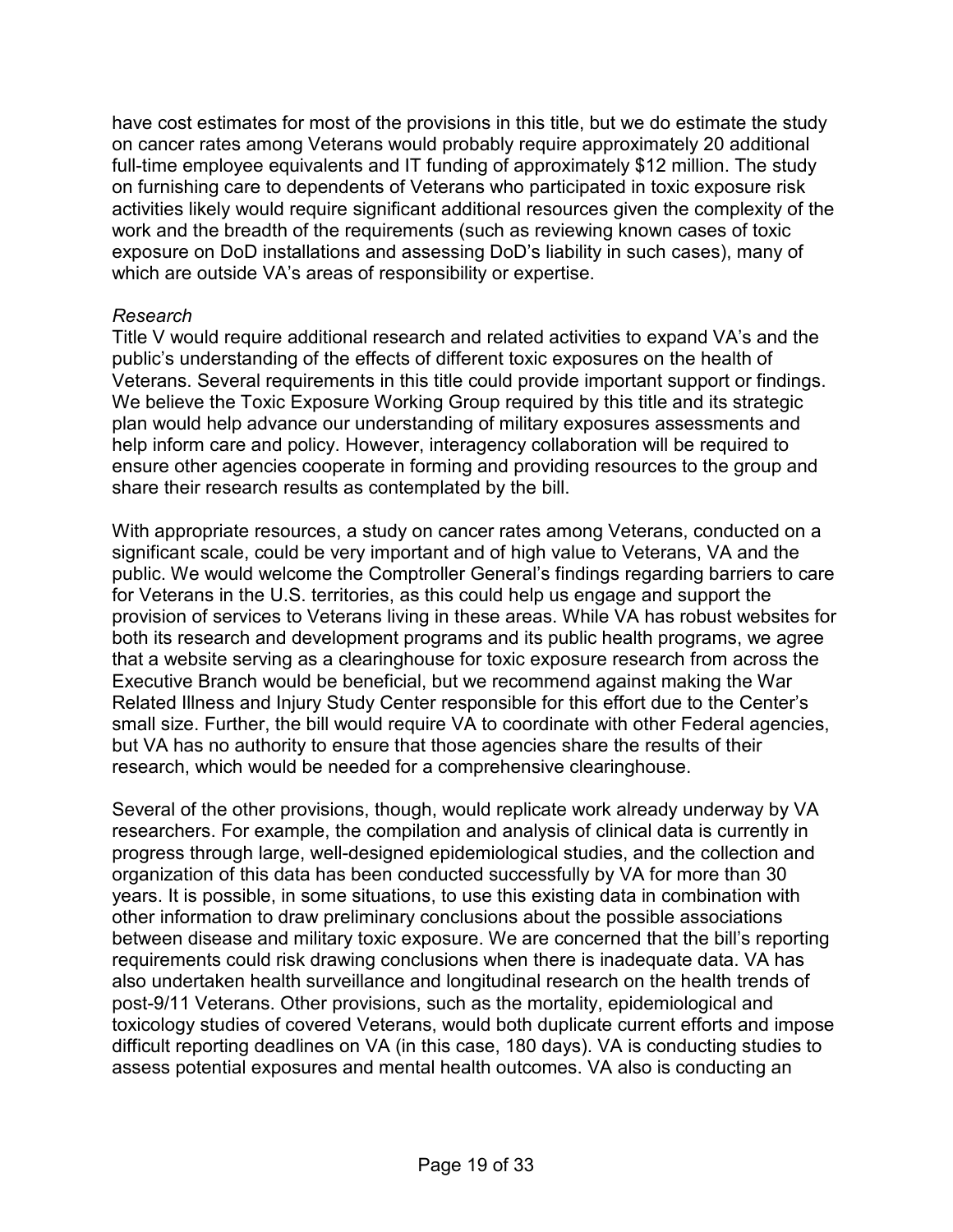investigation of the chronic effects of fuel exposure, and we would welcome the opportunity to report on the progress of these and other efforts.

Other provisions would impose requirements on VA where it lacks the scope or expertise to conduct such analyses. For example, the study related to the Manhattan Project would be better performed by NASEM. Similarly, the study on the feasibility and advisability of furnishing care to dependents of Veterans who participated in toxic exposure risk activities would require a national health record and national birth defects registry to explore intergenerational effects of exposures fully, but neither of these exist and would be outside VA's capacity to establish. Moreover, there currently is no science or evidence connecting adverse health outcomes of dependents with Veterans' exposures unless there is direct exposure of the dependents through contaminated water.

## **Title VI: Improvement of Resources and Training Regarding Toxic-Exposed Veterans**

# *Summary*

Title VI would be called the Toxic Exposure in the American Military Act, or the TEAM Act. It would include four substantive provisions that would require:

- VA to publish annually, update periodically and share with others a list of resources for toxic-exposed Veterans, their caregivers and their survivors in multiple languages. VA also would be required to develop an outreach program for Veterans on illnesses that may be related to toxic exposure and share both the list of recourses and outreach program with national Veterans Service Organizations and other Veterans groups.
- VA to incorporate a clinical questionnaire to help determine potential toxic exposures during active service as part of the initial screening conducted for an appointment with a VA primary care provider.
- VA to provide to its health care personnel training related to identifying, treating and assessing toxic exposures. Not later than 180 days from enactment, VA would have to ensure the existence of a standard training curriculum for:
	- o VA claims processors who review claims for disability benefits relating to service-connected disabilities based on toxic exposure, and
	- o Medical providers who conduct examinations and provide opinions pursuant to a new § 1168 (as added by section 303 of the bill), regardless of whether the provider is a VA employee or contractor.
- DoD and VA, no later than 90 days from enactment, to coordinate and establish joint guidelines to be used during training of members of the Armed Forces to increase awareness of the potential risks of toxic exposures and ways to prevent being exposed during combat.

## *Impact on Care and Benefits*

Title VI generally would not have a direct impact on the delivery of care and benefits, particularly given VA's current efforts in many of these areas. VA strives to inform the public of VA resources through all available and appropriate means. Currently, we reach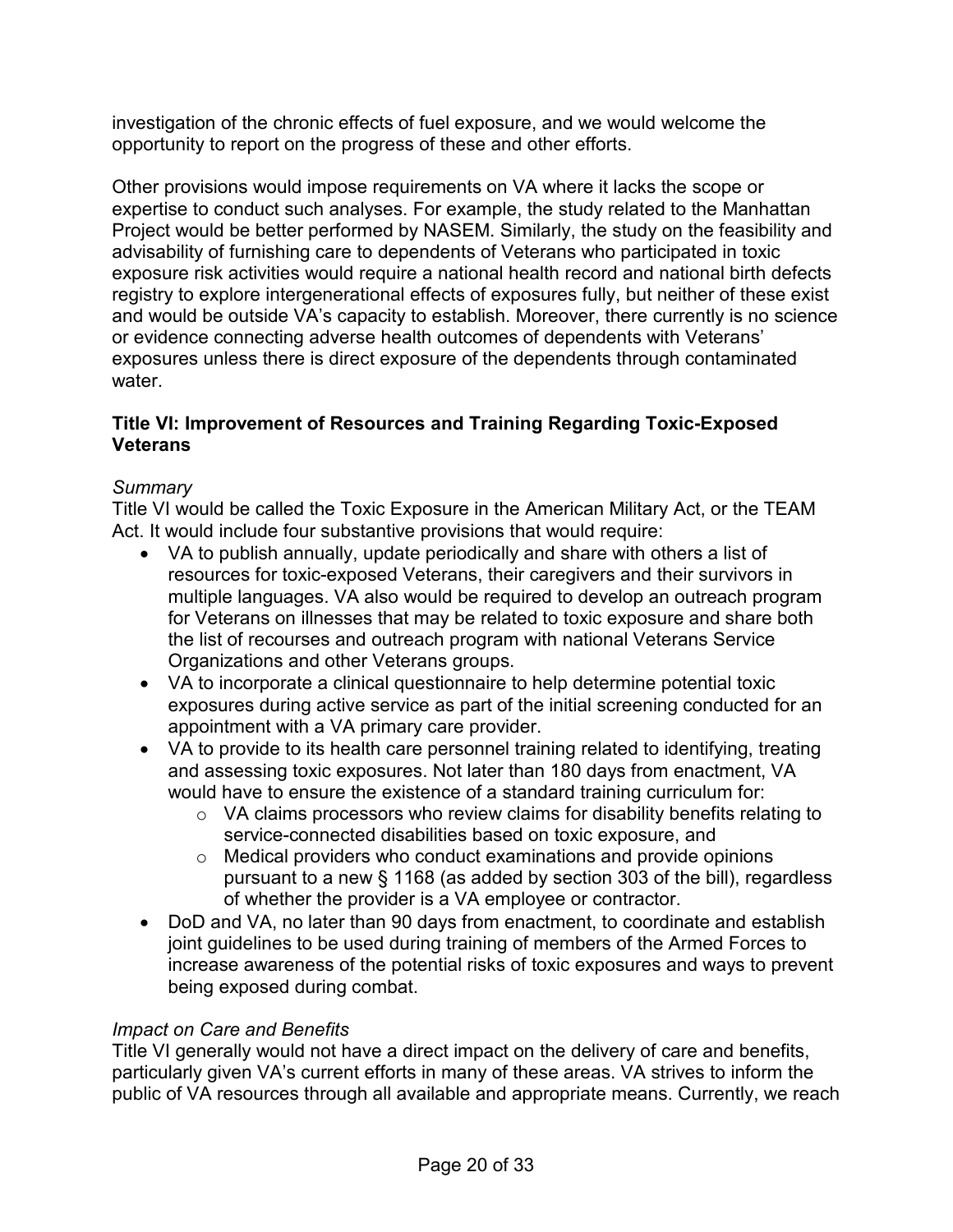out to Veterans and their family members, survivors and caregivers to provide information about military environmental exposures through blog posts, townhalls, radio spots, social media posts, surveys and a very complete VA website covering specific exposure concerns (see [https://www.va.gov/disability/eligibility/hazardous-materials](https://www.va.gov/disability/eligibility/hazardous-materials-exposure/)[exposure/;](https://www.va.gov/disability/eligibility/hazardous-materials-exposure/) see also [https://www.publichealth.va.gov/exposures/index.asp\)](https://www.publichealth.va.gov/exposures/index.asp)*.* VA also conducts outreach regarding exposure registry participation and topics related to VA health care for Service members leaving the military during the Transition Assistance Program. We note that it could be unnecessary for VA to develop a separate clinical questionnaire, as DoD has, in collaboration with VA, revised and developed a 24-page Separation Health Assessment to be administered to the Service member upon separation from service that provides extensive self-assessment, medical history (including exposure history), clinical assessment, and physical examination information. This new assessment will go into effect later this year. Further, VA currently is developing a clinical screening tool we believe would satisfy the intent of this provision.

VA remains committed to providing all constituents, including Veterans Service Organizations and other Veterans groups, with timely, accurate, and complete information concerning disability benefits and health care and also is committed to working with the community to improve access to benefits and services. VA currently provides resources to the public in English, Spanish and Tagalog and free assistance to speakers of other languages (see [https://www.va.gov/resources/how-to-get-free](https://www.va.gov/resources/how-to-get-free-language-assistance-from-va/)[language-assistance-from-va/\)](https://www.va.gov/resources/how-to-get-free-language-assistance-from-va/)*.* VA welcomes this Committee's ongoing support, along with the support from other Members of Congress, to share important information about military environmental exposures with Veterans, their family members, and the broader public.

VA's public health website provides a number of resources related to toxic exposures for Veterans and their families. Likewise, DoD has public health websites and a number of resources related to toxic exposure outreach and education. VA also is developing a screening tool, the Clinical Reminder for Environmental Military Exposure, to ensure that VA is able to identify deployment-related military environmental exposures (MEE) and offer referrals and resources for providers and patients. In fact, the Centers for Disease Control and Prevention recently selected VA's Health Outcomes Military Exposures' MEE to be placed on its website as "best" training in this topic.

VA strongly endorses training its health care and benefits personnel and has taken recent action to support these efforts even more. Last year, I signed a memorandum mandating all VA providers be trained in military environmental exposures. I also have encouraged non-VA providers who treat Veterans to complete this training, and I have encouraged VA providers and others to download the Exposure Ed App (available at [https://mobile.va.gov/app/exposure-ed\)](https://mobile.va.gov/app/exposure-ed) to support their awareness and understanding of military exposures. While providers outside of public health often have limited time and opportunity to become experts in environmental exposure medicine, these trainings and resources can improve their ability to help identify potential exposures and concerns and refer Veterans to experts for further evaluation and treatment.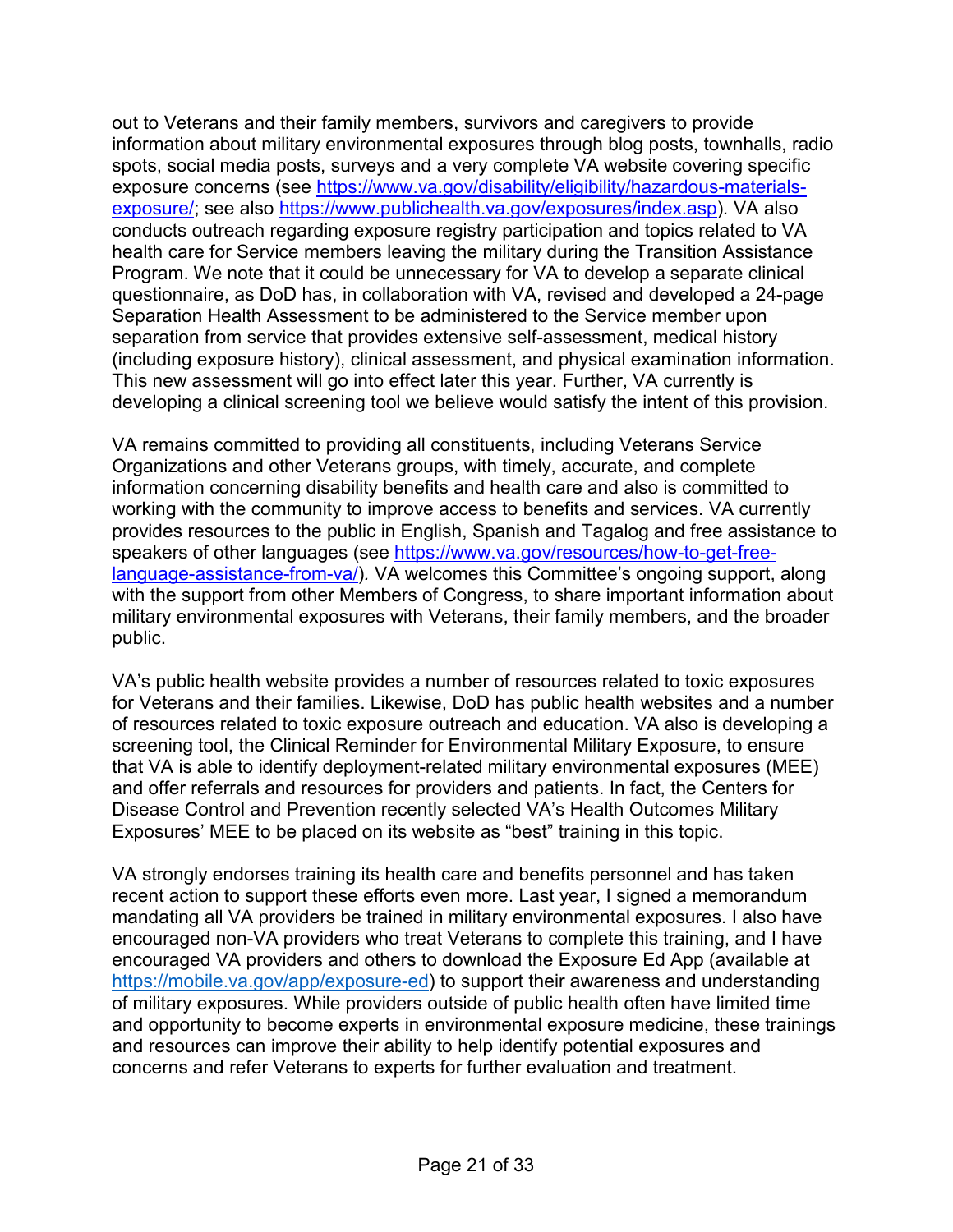#### *Costs and Resources*

Many of the requirements in title VI are already under development or have been implemented. If these efforts, either currently underway or currently planned, were considered sufficient to meet the requirements of this title, the resource demands would be less. We believe additional resources would be needed to support a more comprehensive publication of resources required by this title, but VA is currently taking necessary steps to ensure timely compliance with the requirements of the Veterans and Families Information Act (Pub. L 117-62) and does not anticipate that publication of information in multiple languages would have more than a minimal impact on administrative costs. We do note the joint guidelines from VA and DoD could not be developed within the 90 days permitted under the bill. We believe 180 days would be a more realistic goal. We also anticipate that development and implementation of the required training for claims processors and adjudicators could be accomplished with existing resources and within the specified period. Similarly, VA anticipates that required review of the quality of adjudicated claims can be accomplished with existing resources and within the specified period.

## *Research*

Title VI would not generally improve or enhance research directly, but many of the efforts VA has already taken consistent with the requirements of this section have been and will continue to be informed by available and appropriate research.

# **Title VII: Registries, Records, and Other Matters**

## *Summary*

Title VII contains 17 different sections dealing with a range of issues. This title would:

- Require VA to establish and maintain a registry for eligible individuals who may have been exposed to per- and polyfluoroalkyl substances (PFAS) due to the environmental release of aqueous film-forming foam (AFFF) on military installations. VA would have to:
	- $\circ$  Include any information in such registry VA determines necessary to ascertain and monitor the health effects of the exposure of members of the Armed Forces to PFAS associated with AFFF;
	- $\circ$  Develop a public information campaign to inform eligible individuals about the registry and periodically notify them of significant developments; and
	- $\circ$  Coordinate with DoD in carrying out this registry.
- Require VA, in consultation with DoD, to establish and maintain the Fort McClellan Health Registry, provide examinations upon request of such Veterans stationed at Fort McClellan during the specified period and conduct ongoing outreach to individuals listed in the registry.
- Establish a Veterans Toxic Exposures Fund to provide for investment in the delivery of Veterans' health care, research and benefits associated with hazardous exposure in the service.
	- $\circ$  This section would authorize to be appropriated for FY 2023 and each subsequent fiscal year such sum as necessary for any expenses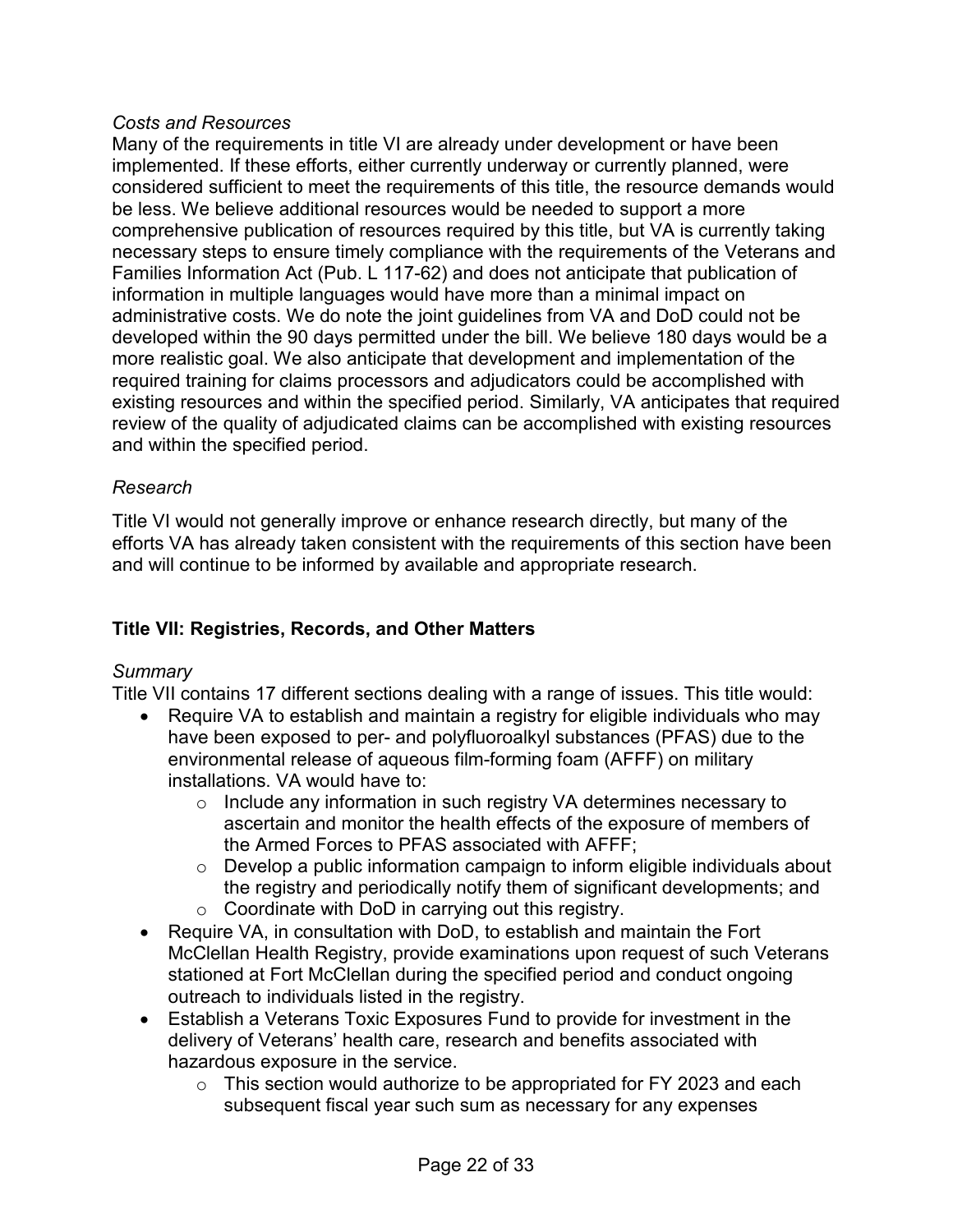(including administrative expenses and medical research) incident to the delivery of Veterans' health care and benefits associated with exposure to environmental hazards in service.

- o Appropriated amounts would be counted as direct spending under the Congressional Budget and Impoundment Control Act of 1974 and any other Act.
- Amend § 5100 to include a definition of notice, which would mean a communication issued through means (including electronic means) prescribed by VA. Additional amendments would include:
	- o Amending § 5104 to allow VA to provide notice of a decision affecting the provision of benefits to claimants electronically if a claimant (or the claimant's representative) elects to receive such notice electronically, with the option to revoke such an election at any time.
	- o Requiring VA annually to solicit recommendations from stakeholders on how to improve notice under § 5104 and publish such recommendations on a publicly available website.
	- o Amending § 5104B to remove the requirement that decisions be provided in writing; and amending § 7104 to require the Board of Veterans' Appeals to issue notice promptly after reaching a decision on an appeal while allowing VA to provide notice electronically if the claimant (or the claimant's representative) elected to receive such notice electronically., with the option to revoke such an election at any time.
- Authorize to be appropriated to VA \$30 million for FY 2023 to support expected increased claims processing for newly eligible Veterans pursuant to this Act.
- Add a new § 7414 that would provide that certain covenants to not compete when entered into by certain persons applying for direct care provider positions in VHA would have no force or effect with respect to VA's hiring of such persons.
- Amend § 7402 to allow VA to offer appointments in VHA to physicians on a contingent basis and update the physician qualification standards to require completion of a residency leading to Board eligibility in a specialty.
- Add a new section in chapter 63 authorizing VA to provide grants to States to carry out programs that improve outreach and assistance to Veterans and their families to inform them about any benefits and programs for which they may be eligible and facilitate opportunities for such Veterans to receive services in connection with benefits claims.
- Authorize to be appropriated to VA \$150 million for FY 2023 to continue the modernization and expansion of capabilities and capacity of the Veterans Benefits Management System (VBMS) to support expected increased claims processing for newly eligible Veterans pursuant to this Act.
- Require VA, within 180 days of enactment, to take actions necessary to ensure that the burn pit registry may be updated with the cause of death of a deceased registered individual by an individual designated by such deceased registered individual or, if no such individual is designated, an immediate family member of such deceased individual.
- Require VA medical professionals to inform a Veteran of the Airborne Hazards and Open Burn Pit Registry if such Veteran presents at a VA facility for treatment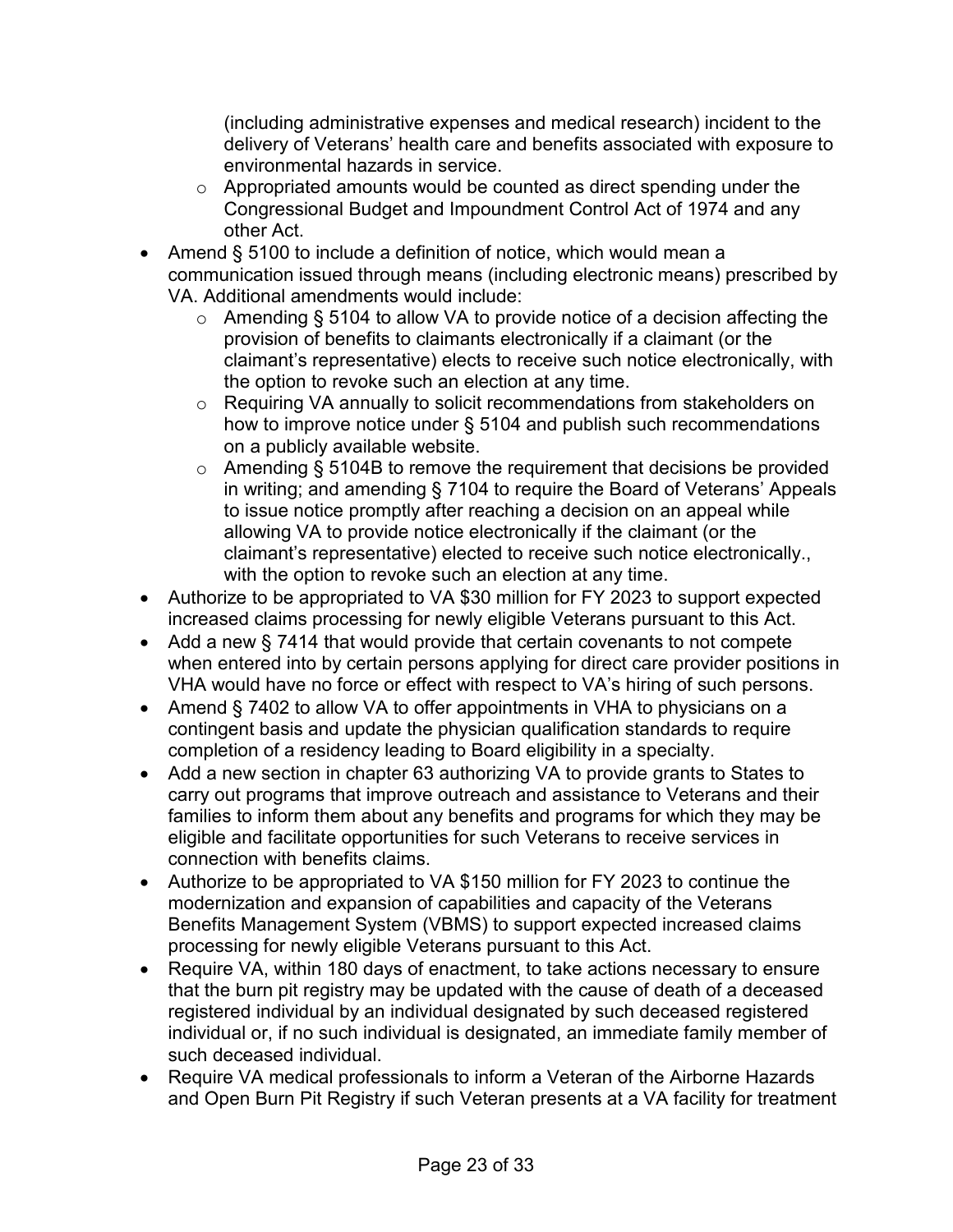the Veteran describes as being related or ancillary to exposure to toxic airborne chemicals and fumes caused by open burn pits.

Title VII also would require VA to submit to Congress:

- Within 1 year of enactment, a report on the sources of PFAS on military installations other than AFFF and any recommendations VA has regarding whether to expand eligibility for registry of PFAS exposed individuals.
- Within 2 years of establishment of the PFAS registry, an initial report providing an assessment of the effectiveness of actions taken by VA and DoD to collect and maintain information on the health effects of exposure to PFAS; recommendations to improve the collection and maintenance of such information; and recommendations regarding the most effective and prudent means of addressing the medical needs of eligible individuals with respect to PFAS exposure (using established and previously published epidemiological studies).
	- o Within 5 years of submitting this initial report, VA would have to submit to Congress a follow-up report containing an update to the initial report and an assessment of whether and to what degree the content of the PFAS registry is current and scientifically up to date.
- Within 5 years of enactment, and every 5 years thereafter, recommendations for additional chemicals with respect to which individuals exposed to such chemicals should be included in the PFAS registry. VA would have to consult with DoD and EPA in developing this report.
- Annual detailed estimates for expenses incident to the delivery of Veterans' health care and benefits associated with exposure to environmental hazards in service, to be included in President's budget for the applicable fiscal year.
- Annual reports on the grant program established under chapter 63.
- On a quarterly basis, a report on each reported case of burn pit exposure by a covered Veteran during the previous quarter.
- Within 180 days of enactment, and annually thereafter, a report developed in collaboration with DoD detailing information about covered Veterans, including outcomes of their claims for disability compensation, conditions for which they seek treatment, locations of their exposure to open burn pits, illness related to such exposure and the total number who died after seeking care for such related illness. In the first report, VA also would have to include information otherwise required by each report with respect to reported cases of burn pit exposure made between January 1, 1990, and the day before the date of enactment.

Within 180 days of enactment, the Comptroller General would have to submit to Congress a report containing an assessment of the effectiveness of any memorandum of understanding or agreement entered into by VA with respect to the processing of reported cases of burn pit exposure and the coordination of care and provision of health care relating to such cases at VA medical facilities and at non-VA facilities.

Title VII also would create requirements for other Federal entities or establish authorities directly relevant to them, namely: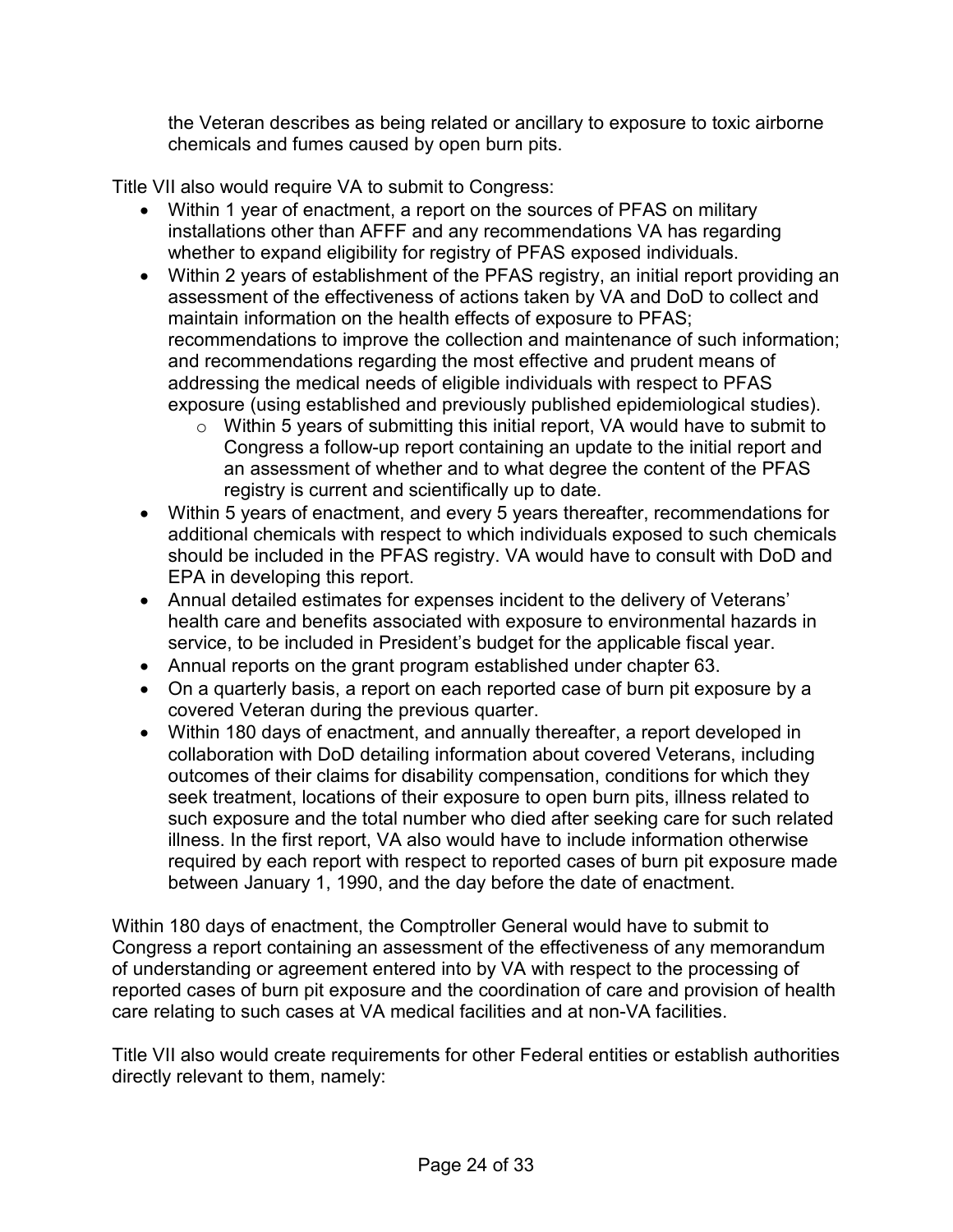- It would require DoD, not later than 60 days after the date of enactment, to enter into a contract with an independent research entity to carry out a comprehensive study on ILER.
- It would require DoD, in consultation with VA, to submit to Congress, not later than 1 year after the date on which ILER achieves full operation capability, and every 180 days thereafter, a report on the data quality of the databases of DoD that provide the information presented in ILER and the usefulness of ILER in supporting members of the Armed Forces and Veterans in receiving health care and benefits from DoD and VA.
- It would require DoD, within 1 year of enactment, to submit to Congress a report on the feasibility of modifying ILER to ensure that a member of the National Guard who is deployed in connection with a natural disaster may record information regarding a suspected exposure by the member to toxic substances during such deployment.
- It would require DoD to provide a means for members of the Armed Forces and Veterans to reflect a toxic exposure by such Member or Veteran in ILER.
- It would establish a Federal cause of action allowing individuals (including Veterans), or their legal representatives, who were residing working, or otherwise exposed for not less than 30 days between August 1, 1953, and December 31, 1987, to bring an action in the U.S. District Court for the Eastern District of North Carolina to obtain appropriate relief for harm that was caused by exposure to the water at Camp Lejeune. Any award would be offset by the amount of any disability award, payment or benefit provided to the individual or legal representative under VA's authority or the Medicare or Medicaid programs, and in connection with health care or a disability relating to exposure to the water at Camp Lejeune.
- It would require DoD to conduct a study on the exposure of members of the Armed Forces to herbicide agents, including Agent Orange and Agent Purple, in the Panama Canal Zone between January 1, 1958, and December 31, 1999.
- It would require DoD to include in the budget submission of the President for each of FY 2023 through 2027 a dedicated budget line item for incinerators and waste-to-energy waste disposal alternatives to burn pits.

## *Impact on Care and Benefits*

Many of the provisions in title VII would not directly affect the delivery of care and benefits. This title would create or require updates to several registries.

• VA, in concert with our interagency partners, would welcome the opportunity to work with Congress to ensure that new authorities on PFAS support ongoing interagency work to help us make informed decisions as quickly as possible. As would be required in the bill, the registry would not provide sufficient benefits to warrant the expenditure of resources, would require distinguishing occupational exposures from ubiquitous consumer product exposures, and it would also create unreasonable expectations on the part of participants when the science is still developing on health effects from specific PFAS and at what exposure levels. We are already engaging in interagency activities and working with DoD and other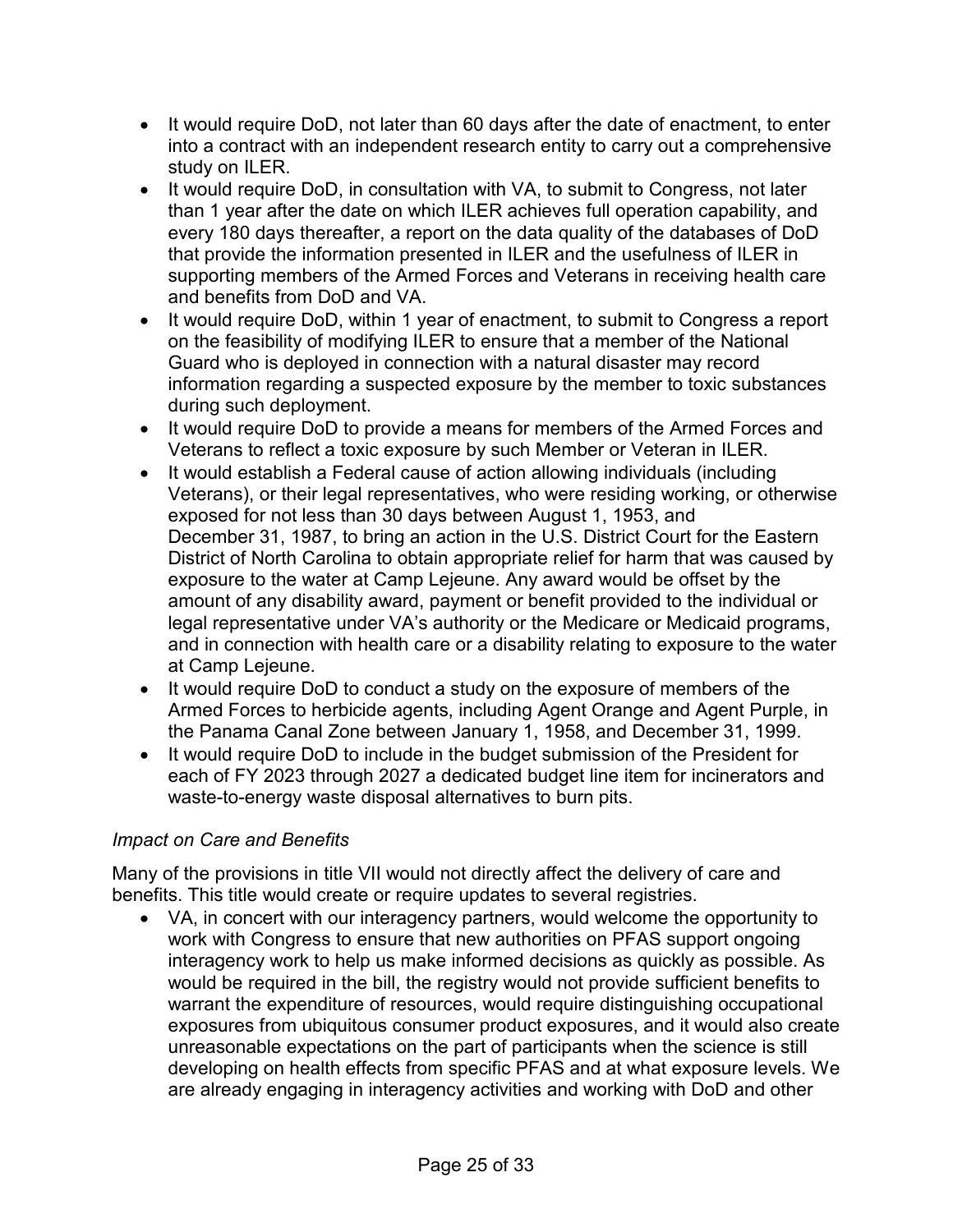Federal partners, such as the Agency for Toxic Substances Disease Registry and EPA to understand and differentiate occupational exposures through research.

- Regarding the Fort McClellan registry, in the absence of any identified public health risk at that location, there is little to no value in having a registry that will not address the concerns of Veterans who served there. We believe a more fruitful alternative than a self-reported registry (the use of which NASEM discourages) would be a large epidemiological study to assess the health risks of Veterans who served at Fort McClellan. VA already has authority to establish a registry for a specific cohort like this as needed.
- Concerning the provision that would require VA to take actions necessary to ensure that the Airborne Hazards and Open Burn Pit Registry could be updated with the cause of death of a deceased registered individual, VA is working on ways to allow updating of this registry, but we caution that the cause of death should be verified by the VA/DoD Mortality Data Repository, which provides authoritative data on the cause of death. Numerous improvements have been made and will continue to be made to the Registry, but we do not believe it would be appropriate to allow laypersons to enter data that could be erroneous or misunderstood. There are also data security issues that may arise from allowing access by other-than-registry participants.

We appreciate the proposed amendments to § 5100 and would welcome the opportunity to work with the Committee to ensure this provides VA broad authority to provide electronic notification to claimants or their authorized representatives. We recommend that instead of an opt-in method, the bill should provide VA broader authority and flexibility to determine the best means of notifying claimants and their representatives without needing further statutory amendments. We further recommend that the bill's changes to § 7104 be clarified to reflect that the requirements of § 5104(b) do not apply to decisions by the Board of Veterans' Appeals. Absent that clarification, the bill's cross-reference in section 7104 may further misperceptions regarding the notice requirements for such decisions.

We appreciate the provision regarding the non-applicability of non-VA covenants not to compete, as this could help VA consider and appoint more providers. This provision could provide some benefit in addressing the increased demand for care we anticipate would result from this bill. We have some concerns with the provision that would allow residents to be hired as physicians on a contingent basis, as that would conflict with physician qualification standards. We have recommended technical amendments in the appendix that would resolve these concerns.

Concerning the proposed grant program under chapter 63 described previously, VA testified in support of this concept before this Committee last November but asked that Congress adjust some details of the bill.

VA defers to DoD in terms of the impact of the following sections on its delivery of care and benefits to Service members and other beneficiaries: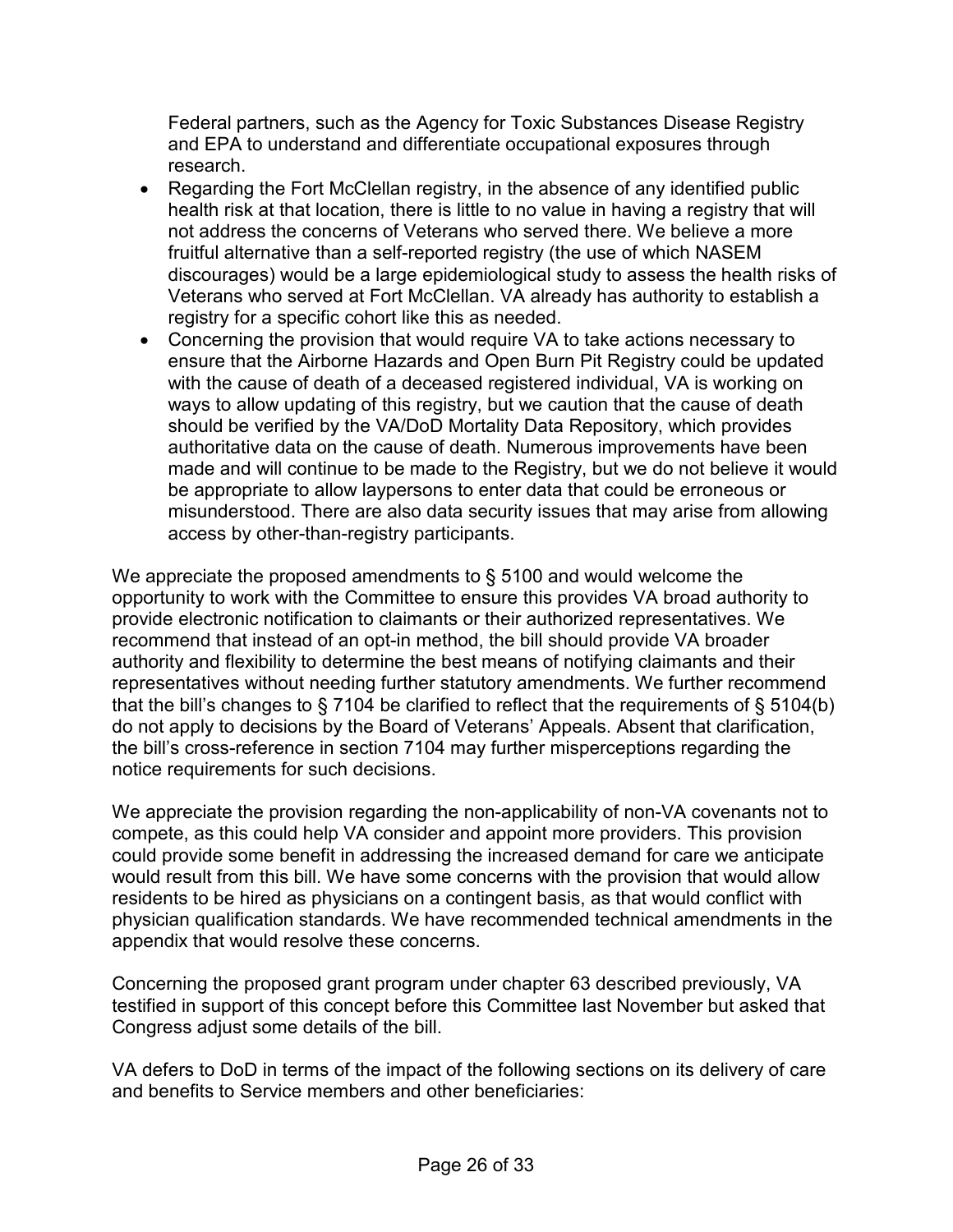- Section 703 (Independent study on Individual Longitudinal Exposure Record).
- Section 704 (Biannual report on Individual Longitudinal Exposure Record).
- Section 705 (Correction of exposure records by members of the Armed Forces and Veterans).
- Section 713 (Study and report on herbicide agent exposure in Panama Canal Zone).
- Section 714 (Budget information for alternatives to burn pits).

We do not anticipate these sections would have any direct impact on VA's delivery of care and benefits to its beneficiaries, although it is possible that some of the research or updates DoD performs could provide a basis for expanded eligibility for VA benefits. As noted previously, the number of reporting requirements in this title could affect the delivery of benefits and care by requiring additional administrative resources be available for collection and production of this information. We do note that the National Defense Authorization Act for Fiscal Year 2022 requires the Government Accountability Office to do a biennial study of the Individual Longitudinal Exposure Record, which could duplicate the requirements in this bill; it may be more advisable to change the biannual report on this Record to be a biennial report as well.

VA defers to the Department of Justice on section 706 (Federal cause of action relating to water contamination at Camp Lejeune, North Carolina).

#### *Costs and Resources*

The PFAS registry required in this title, as written, could cost in the billions and affect up to 60 million Veterans and Service members.

We do not believe the proposed funding amounts for VBMS and VA's claims process would be sufficient to cover system modernization and automation needs to address increased claim volumes specific to newly eligible Veterans. We also caution against referring specifically to modernization and expansion of capabilities and capacity of VBMS, as it would constrain VA's ability to develop solutions using the full suite of systems and capabilities available.

The proposed grant program would authorize one additional full-time equivalent employee for the Office of General Counsel between FY 2023 and 2027 to carry out duties under the accreditation, discipline and fees program. It is unclear if this single additional employee would be sufficient to support this program.

VA would require specific IT support and resources for several initiatives under this title, including proposed updates to the Airborne Hazards and Open Burn Pit Registry under section 716 of the bill. Other provisions, like the quarterly reporting requirements under section 717 of the bill, would be resource-intensive and unlikely to improve Veterans' care or add to our understanding of the medical consequences of exposure to airborne hazards. Further, section 717 of the bill would only require reports when the Veteran presents to a VA medical facility and specifically describes that his or her condition is due to burn pits. VA provides benefits and services to Veterans regardless of the basis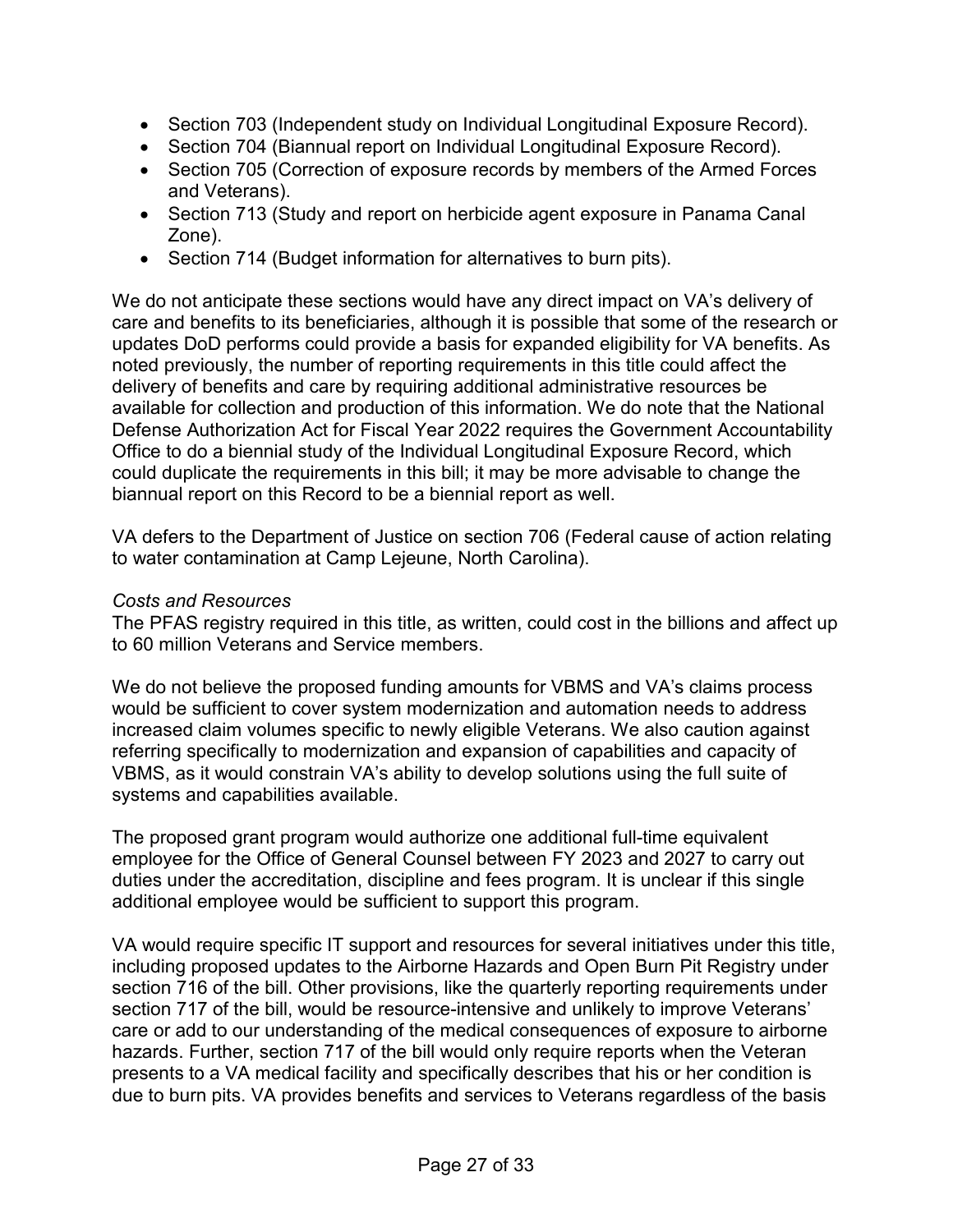on which they are seeking benefits, so we believe that this reporting requirement would grossly undercount the number of Veterans actually affected by burn pits.

## *Research*

While many of the provisions in title VII are intended to provide additional data on toxic exposures to aid our understanding of the consequences of such exposures, we do not believe many of these provisions would yield meaningful results and insights. Large, peer-reviewed epidemiological studies are more likely to produce findings that can inform policy on benefits and evidence-based care delivery. Separating the health care and claims-related reporting requirements in this title would ensure that a more comprehensive picture is developed, rather than just reporting claims activity for Veterans who present to VA for health care for treatment related to a burn pit exposure.

## **Conclusion**

This concludes my statement. I am happy to answer any questions you or other members of the Committee may have.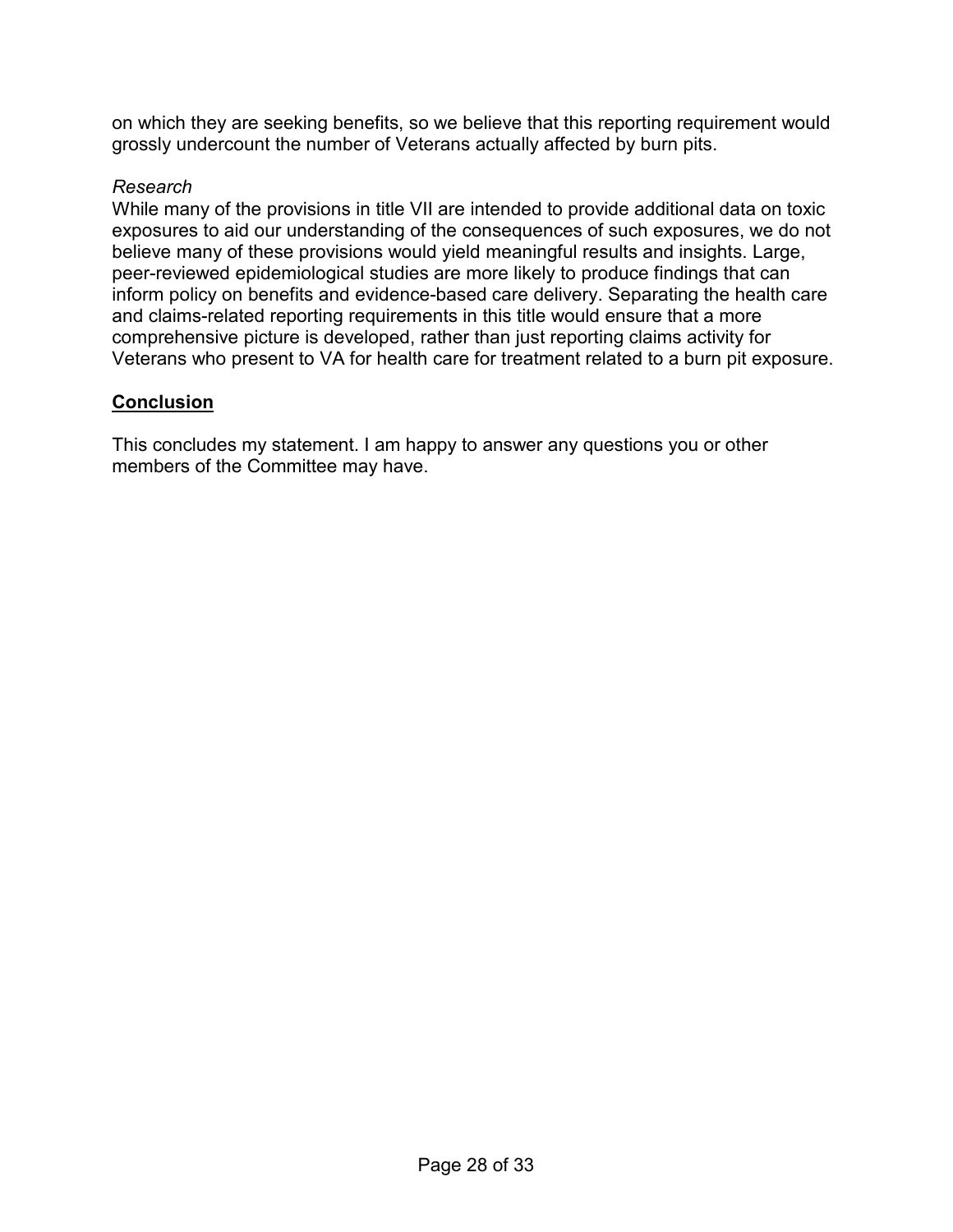# **Appendix: Specific Technical Amendments**

Section 105: Revision of breast cancer mammography policy of Department of Veterans Affairs to provide mammography screening for Veterans who served in locations associated with toxic exposure

- We note that proposed section 7322(c) would only refer to "active military, naval, or air service," but would not include service in the space force . We recommend this be revised for consistency.
- We also note that proposed section 7322(d)(2) refers to the date of the enactment of the Supporting Expanded Review for Veterans In Combat Environments Act of 2021, but no part of this bill would bear that name. We believe the proper reference would be to the COVENANT Act or the Honoring our PACT Act of 2021.

Section 112: Authorization period for emergency treatment in non-Department of Veterans Affairs medical facilities

- This section should define "emergency" consistent with the "prudent layperson standard" as set forth in § 1725(f)(1)(B).
- This section should refer to "presentation" to an emergency room, rather than "admission" as some types of emergency care result in treatment on an outpatient basis.
- This section should refer to "an eligible entity or provider" to be consistent with the language in § 1703 generally regarding eligible providers under VCCP.
- This section should refer to notification of VA of emergency care rather than "an application for such authorization," as VA does not have a formal application process for emergency care authorization.
- This section does not address emergency transportation.

## Section 202: Improvements to ability of Department of Veterans Affairs to establish presumptions of service connection based on toxic exposure

- The language in proposed  $\S 1172(c)(1)$  and (d)(1) makes it sound as though dependents will be considered to have active service. We believe the intent is for the dependents to qualify based on the Veteran's active service.
- VA recommends that Congress establish clear effective dates for when the proposed changes are to take effect. As Congress considers establishing effective dates, VA recommends that sufficient time be given for VA to implement based on a variety of factors including the regulatory development and public comment process, as well as the significant implementation requirements and dependencies involved with the bill, such as staffing and resources.

Section 302: Presumptions of toxic exposure

• In new § 1119, VA recommends deleting subsections (b)(2) and (3) and revising subsection (b) to read as follows: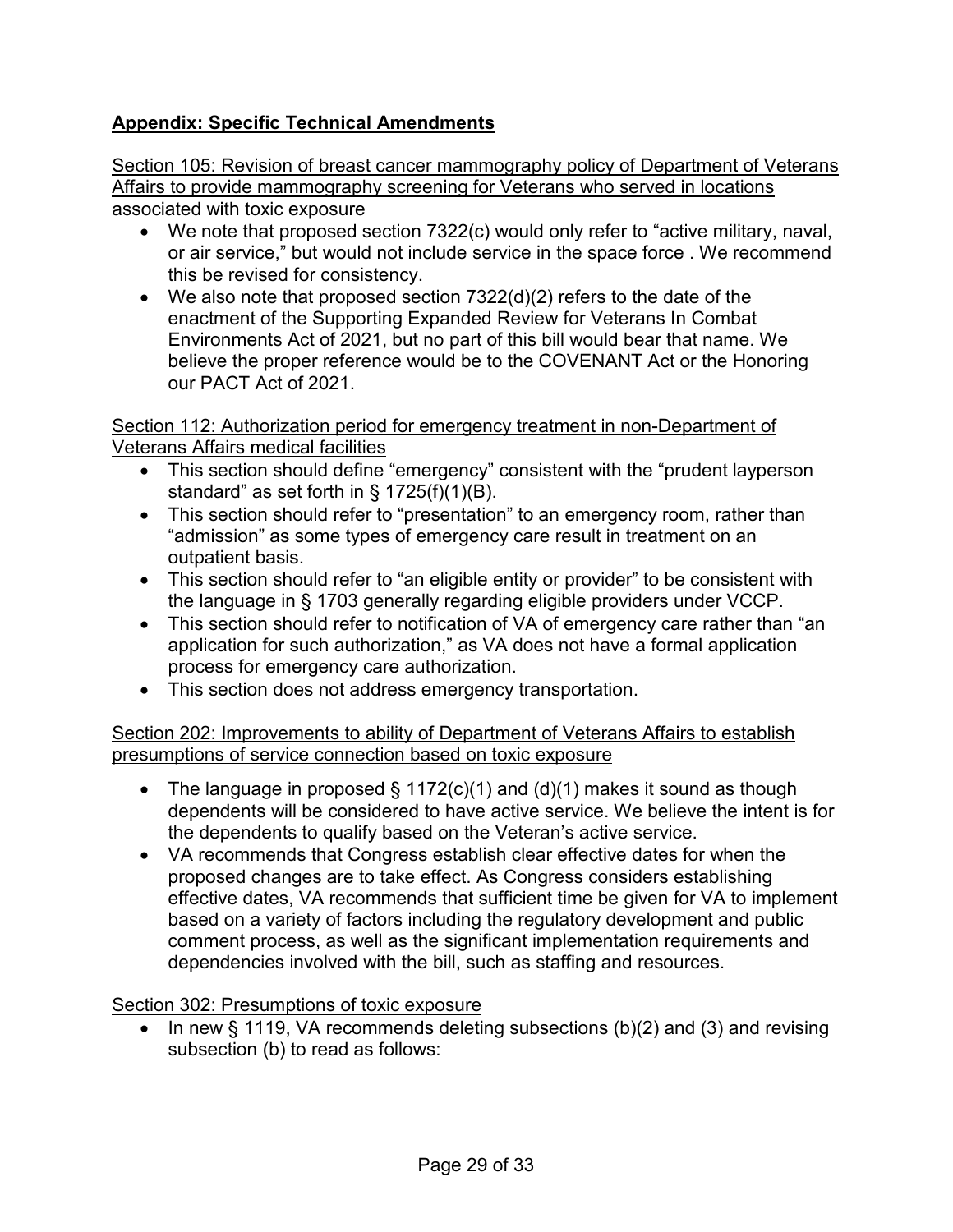"The Secretary shall, for the purpose of section 1110 and chapter 17 of this title, presume that any covered veteran was exposed to airborne hazards including fine particulate matter during the service of the covered veteran specified in subsection (c)(1), unless there is affirmative evidence to establish that the covered veteran was not exposed to any such airborne hazards in connection with such service."

• VA recommends omission of the Philippines under proposed  $\S$  1119(c)(1)(B)(ix).

Section 403: Presumptions of service connection for diseases associated with exposures to certain herbicide agents for Veterans who served in certain locations

- o We recommend that Congress include language that either more explicitly addresses the *Nehmer* class of Veterans or includes effective date provisions that either include or exclude those Veterans (depending on Congressional intent).
- o The bill states that "active military, naval, air, or space service" should be struck in each place it appears in § 1116. However, the current version § 1116 does not include references to "space service," and the bill should instead refer to "active military, naval, or air service."

Section 501: Coordination by Department of Veterans Affairs of toxic exposure research

- We recommend Congress include language to explicitly state the Secretary would establish the interagency Working Group in collaboration with the Secretaries, Director(s) and heads of other agencies referenced in the Act to ensure interagency collaboration and support for the establishment and activities of the Working Group.
- The term "collaborative research activity" would include all research conducted by an entity represented by a member of the Working Group, funded by the Federal Government, and regarding the health consequences of toxic exposures experienced during active military, naval, air or space service. This scope of collaborative research activities overseen by the Working Group is overly broad. Collaborative research activities should instead mean a research activity "agreed upon by the Working Group and conducted by an entity represented by a member of the Working Group, funded by the Federal Government, and regarding the health consequences of toxic exposures experienced during active military, naval, air, or space service."
- In section 501(c)(3), "a progress reports" should refer to "a progress report."

Section 502: Data collection, analysis, and report on treatment of Veterans for illnesses related to toxic exposure

• The term "informed consent" is a legal term of art that is defined in 38 C.F.R. § 17.32, which implements 38 U.S.C. § 7331. Informed consent requirements apply only in connection with a patient's receipt of VA recommended clinical treatment or procedures, or when a VA research subject undergoes treatment or procedures for research purposes, but that is not the case with data collection.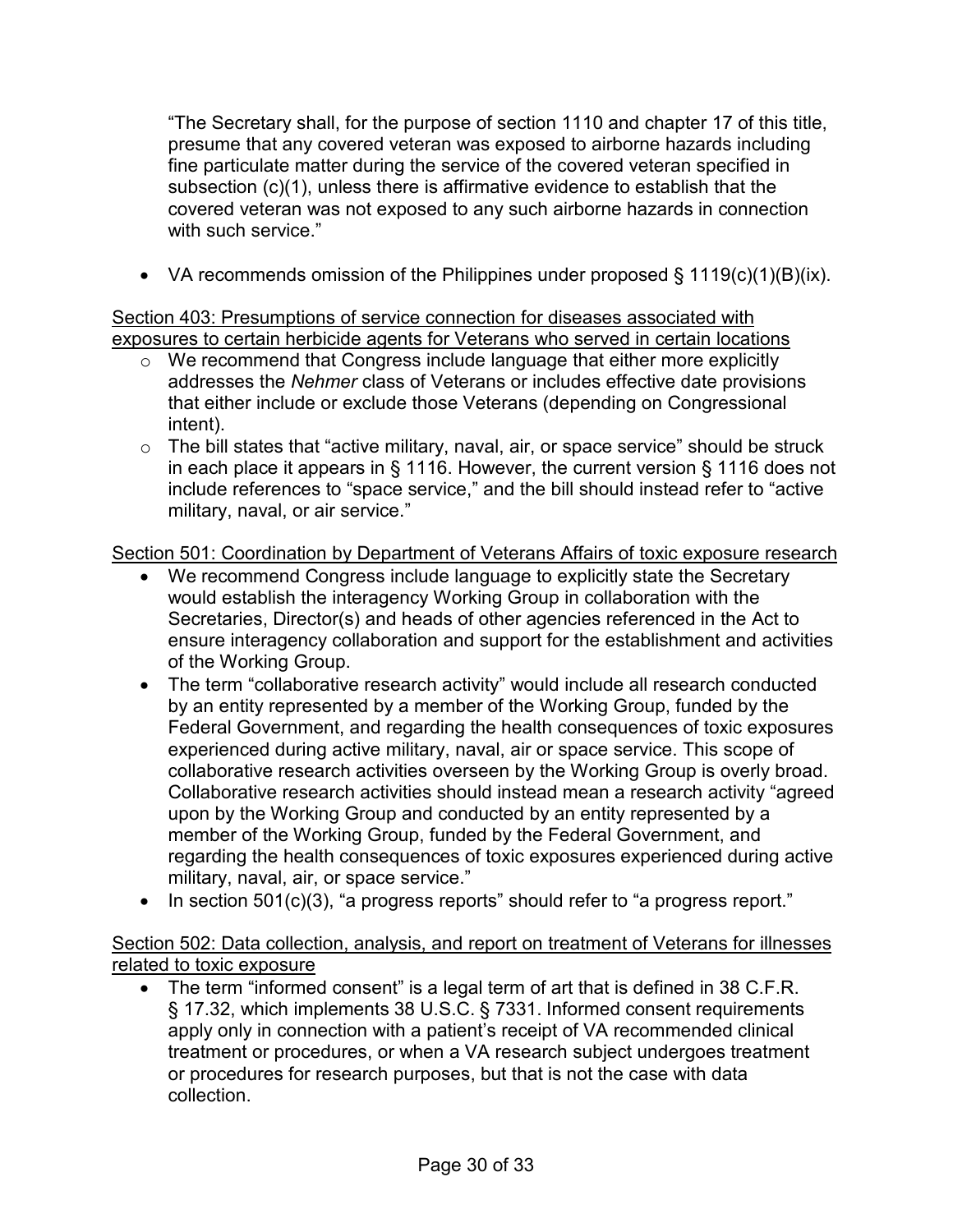- In addition, the Clinical Data Warehouse currently provides an organized data mart of virtually every health care encounter delivered or paid for by VHA. In addition, VHA has successfully used these data for decades. No "informed consent" is required, as these data are collected as part of routine care and referred to as "extant" or operational/surveillance data, not research, which appears to have been the drafter's assumption.
- Moreover, VHA has a long history of surveillance using extant data at the regional and national level. For studies that constitute research involving human subjects, VA follows all Federal human subjects protection regulations and privacy regulations and laws. This procedure is done to ensure any and all human subjects research in VA is done ethically and with protections for Veterans' privacy.

# Section 509: Study on Veterans in territories of the United States

- In section 509(a)(2)(G), it is unclear what the term "continuity of care" means in this specific context. We recommend deletion of the last phrase in this subparagraph.
- We also recommend the Comptroller General review include Veterans who reside in the Freely Associated States, as their citizens can participate in the Armed Forces.

Section 603: Incorporation of toxic exposure questionnaire during primary care appointments

• We previously provided technical assistance to the Committee on a similar provision the Committee incorporated in section 3 of the Health Care for Burn Pit Veterans Act. We appreciate the Committee's work and recommend that language be adopted instead.

Section 708: Authorization of electronic notice in claims under laws administered by the Secretary of Veterans Affairs

• VA proposes replacing the language in § 5104(c) with the following:

"[t]he Secretary may provide notice under subsection (a) through available means in writing, to include electronically".

• VA recommends amending paragraph (6) and adding a new paragraph (8) as follows:

(6) In section 7105A:

(A) in subsection (a) by:

(i) striking "mailed" and inserting "issued", and

(ii) striking the phrase "at the last known address of the action taken" and

(B) in paragraph (b)(2) by striking the phrase "the last known address of record of."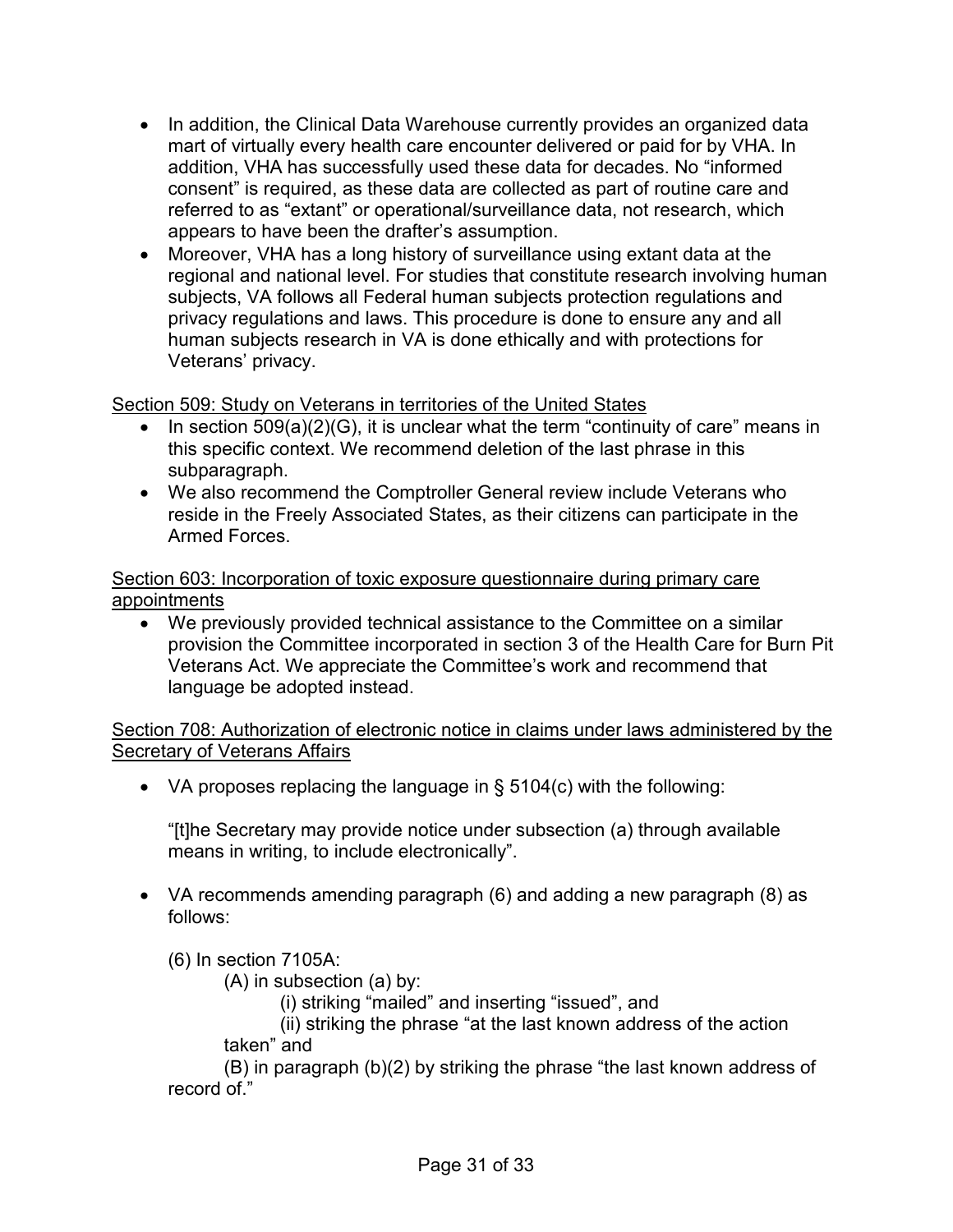(8) In section 5112(b)(6) by striking the phrase "(at the payee's last address of record)."

• VA recommends that the bill's changes to § 7104 be clarified to reflect that the requirements of § 5104(b) do not apply to Board of Veterans' Appeals (Board) decisions. Absent that clarification, the bill's cross-reference in § 7104 may further misperceptions regarding the notice requirements for Board decisions.

#### Section 711: Recruitment of physicians on a contingent basis prior to completion of training requirements

• VA recommends the proposed subsection (h) of  $\S$  7414 read as follows:

"(h) The Secretary may provide job offers to physicians pending completion of residency training programs and completing the requirements for appointments under subsection (b) by not later than 2 years after the date of the job offer."

#### Section 717: Burn pit transparency

- Regarding subsection (b)(1)(B)(ii)(IV), VA generally would not be able to provide accurate information on non-VA health care furnished to a covered Veteran unless that care had been authorized or paid for by VA.
- Regarding subsection  $(b)(1)(B)(ii)(V)$ , there is no reason to believe that the rank of the covered Veteran would have a bearing on their care.
- Regarding subsection  $(b)(1)(B)(ii)(VII)$ , we do not believe that burn pit location information can be reported reliably by VA.
- Regarding subsection (b)(2)(A), this would require VA collaborate with DoD in reporting this information, but we do not believe this interaction would be necessary or provide much additional value.
- Regarding subsection (b)(4), the Comptroller General report would require an assessment of the effectiveness of any memorandum of understanding or agreement entered into by VA with respect to the processing of reported cases of burn pit exposures and the coordination of care and provision of health care relating to cases of burn pit exposure at VA medical facilities and non-VA facilities. It is not clear that this assessment would address an actual need.